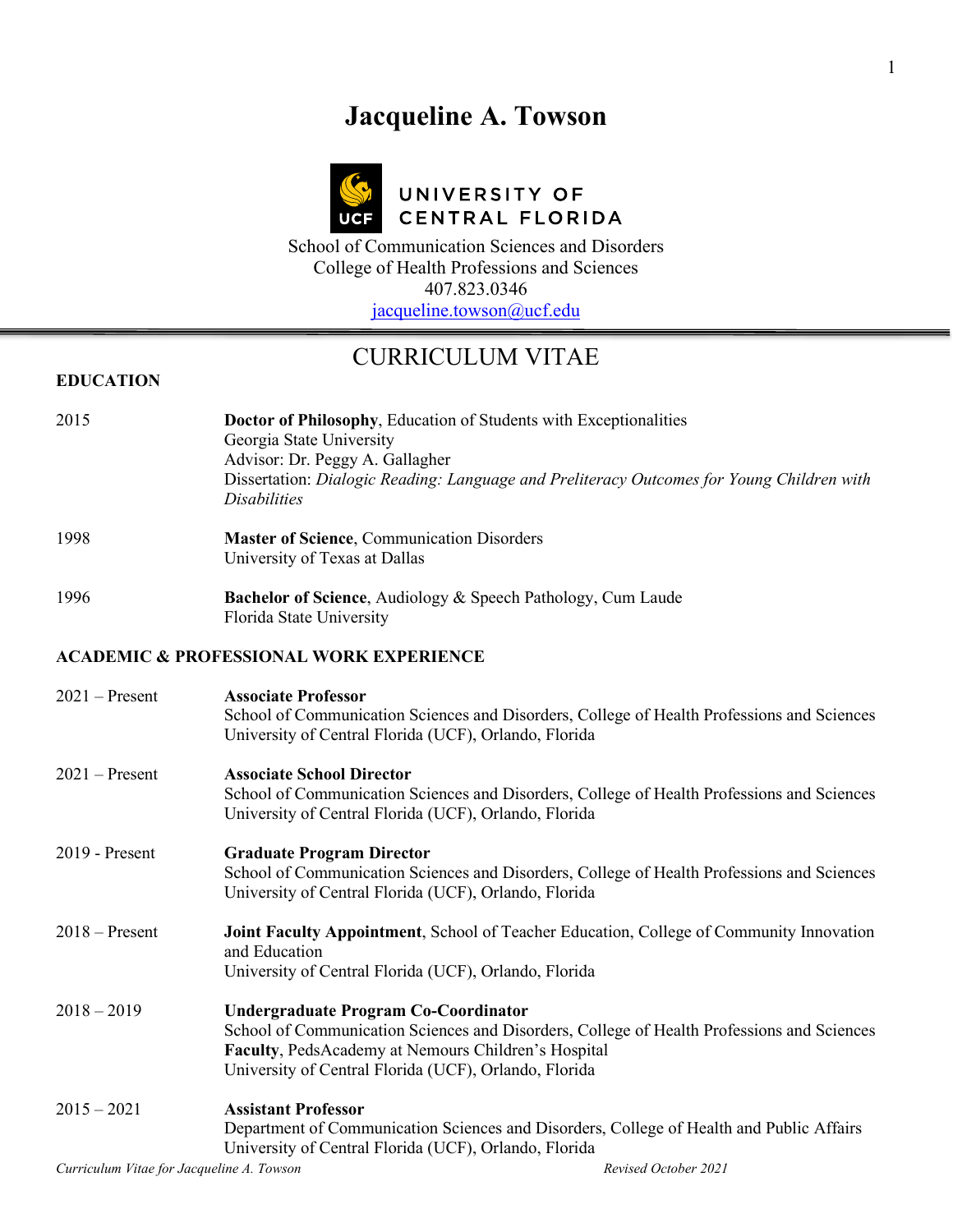| $2013 - 2015$ | <b>Clinical Instructor</b><br>Department of Educational Psychology, Special Education, and Communication Disorders,<br>College of Education and Human Development<br>Georgia State University (GSU), Atlanta, Georgia                                                            |
|---------------|----------------------------------------------------------------------------------------------------------------------------------------------------------------------------------------------------------------------------------------------------------------------------------|
| $2012 - 2015$ | <b>Doctoral Research Assistant</b><br>Department of Educational Psychology, Special Education, and Communication Disorders<br>Georgia State University (GSU), Atlanta, Georgia<br>Washington, J. & Terry, N.P. Language Instruction for Struggling Readers                       |
|               | Green, K.B. The Effects of the Integration of Mathematics in Children's Literature on<br>Early Numeracy Skills of Young Children with Disabilities                                                                                                                               |
|               | Albritton, K. Consultation with Performance Feedback to Increase Phonological<br>Awareness in Preschoolers At-Risk of Later Reading Failure                                                                                                                                      |
|               | Terry, N. P. The ER2S-GAP3 Project – Examining the Read Right from the Start Georgia<br>Pre-K Professional Development Program. The Atlanta Speech School, the United Way<br>Metro Atlanta, Smart Start and the Woodruff Foundation (Subcontract for Research and<br>Evaluation) |
|               | Residency Study, Gallagher, P. A. Dialogic Shared-Reading Training to Improve<br>Language and Literacy Outcomes for Children in Head Start Programs                                                                                                                              |
| $2010 - 2012$ | <b>Special Education Facilitator and Preschool Assessment Team Lead</b><br>Cherokee County School District, Canton, Georgia                                                                                                                                                      |
| $2004 - 2010$ | <b>Speech-Language Pathologist</b><br>Educational Service Center, Cherokee County School District, Canton, Georgia                                                                                                                                                               |
| $2003 - 2004$ | <b>Speech-Language Pathologist</b><br>Ralph Bunche Center, Cherokee County School District, Canton, Georgia                                                                                                                                                                      |
| $2000 - 2003$ | <b>Preschool Special Education Teacher</b><br>Ralph Bunche Center, Cherokee County School District, Canton, Georgia                                                                                                                                                              |
| 2004, 2005    | Instructor<br>North Georgia Regional Educational Services Agency, Ellijay, Georgia                                                                                                                                                                                               |
| 1999 - 2000   | <b>Preschool Special Education Teacher</b><br>Garden Ridge Elementary School, Lewisville Independent School District, Lewisville, Texas                                                                                                                                          |
| 1998 - 1999   | <b>Speech-Language Pathologist</b><br>Itinerant, Lewisville Independent School District, Lewisville, Texas                                                                                                                                                                       |
|               | PROFESSIONAL CERTIFICATION & LICENSURE                                                                                                                                                                                                                                           |
| 2015          | <b>Speech-Language Pathology State License, SA14243</b><br>Florida Board of Speech-Language Pathology & Audiology                                                                                                                                                                |
| 2001          | Speech & Language Pathology (P-12), 430703<br><b>Special Education Preschool Endorsement (Ages 3-5)</b>                                                                                                                                                                          |
|               |                                                                                                                                                                                                                                                                                  |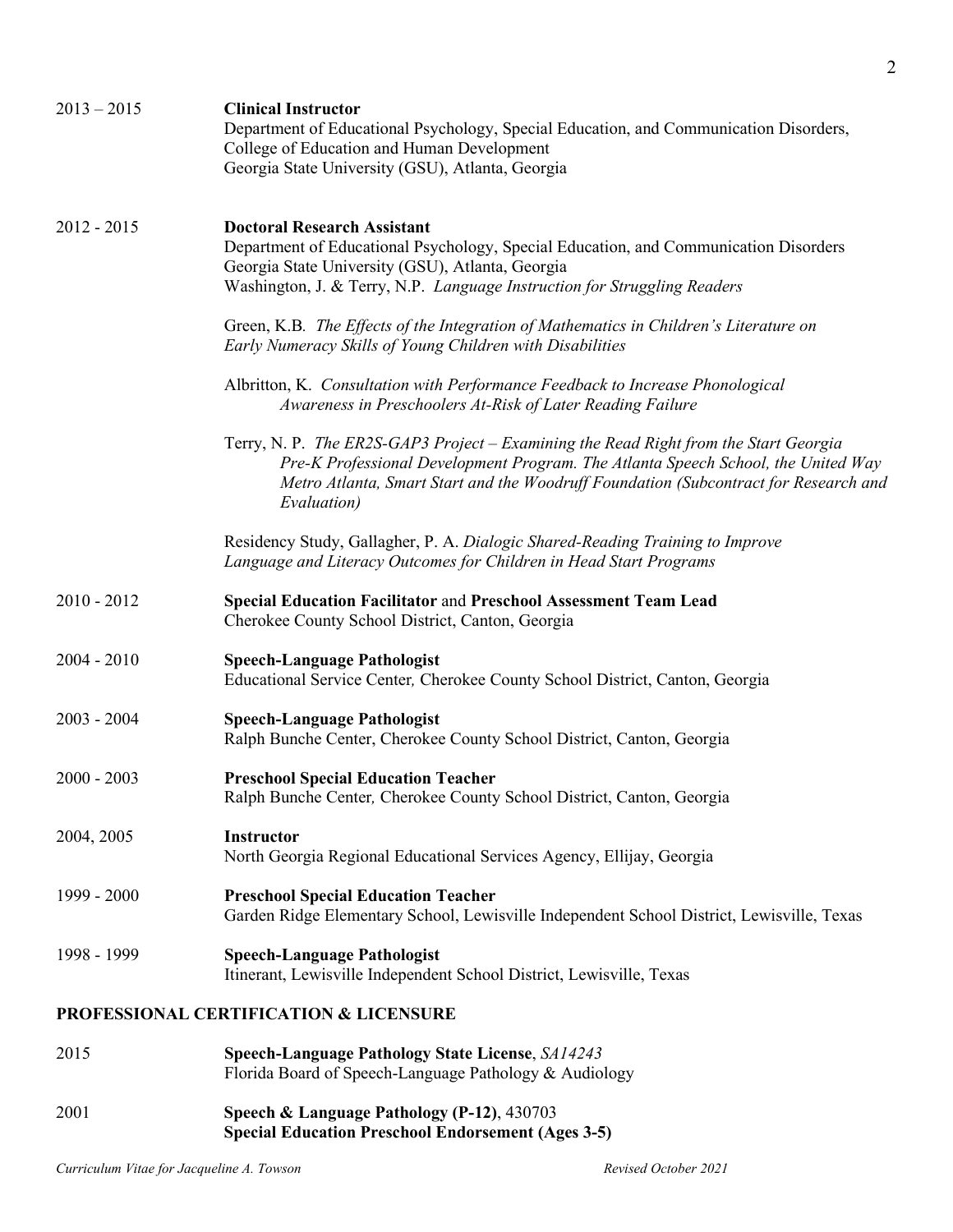|                          | <b>Special Education General Curriculum (P-12)</b><br><b>Special Education Social Science Cognitive Level (P-5, 4-8)</b><br>Georgia Professional Standards Commission                     |
|--------------------------|-------------------------------------------------------------------------------------------------------------------------------------------------------------------------------------------|
| 2000                     | Speech-Language Pathology State License, SLP004930<br>Georgia Board of Speech-Language Pathology & Audiology                                                                              |
| 2000                     | <b>Certification for Special Education (PreK-12)</b><br>Region XI Teacher Preparation Program, Ft. Worth, TX                                                                              |
| 2000                     | Speech-Language Pathologist License, 19106<br>State Board of Examiners for Speech-Language Pathology & Audiology                                                                          |
| 1999                     | Certificate of Clinical Competence in Speech-Language Pathology, 09147945<br>American Speech-Language & Hearing Association                                                               |
| <b>AWARDS AND HONORS</b> |                                                                                                                                                                                           |
| 2021                     | <b>Research Incentive Award</b><br>College of Health Professions & Sciences, University of Central Florida                                                                                |
| 2020                     | <b>Scholarship of Teaching and Learning Award</b><br>University of Central Florida                                                                                                        |
| 2020                     | <b>Teaching Incentive Program Award</b><br>College of Health Professions & Sciences, University of Central Florida                                                                        |
| 2019                     | <b>Excellence in Graduate Teaching Award</b><br>College of Health Professions & Sciences, University of Central Florida                                                                   |
| 2019                     | <b>LIFE@UCF Women Faculty Recognition Award</b><br>Faculty Excellence, University of Central Florida                                                                                      |
| 2018                     | <b>Excellence in Undergraduate Teaching Award</b><br>College of Health & Public Affairs, University of Central Florida                                                                    |
| 2018                     | <b>Women's Achievement Award Nominee</b><br>Women's Executive Council, Orlando, FL                                                                                                        |
| 2018                     | <b>Undergraduate Research Mentor of the Year Nominee</b><br>University of Central Florida, Office of Undergraduate Research                                                               |
| 2017                     | <b>Selected Participant</b><br>Institute of Education Sciences Summer Research Training Institute: Single Case Intervention<br>Design and Analysis, Madison, WI                           |
| 2016                     | <b>Undergraduate Research Mentor of the Year Nominee</b><br>University of Central Florida, Office of Undergraduate Research                                                               |
| 2016                     | <b>Outstanding Doctoral Dissertation in Special Education</b><br>Georgia State University, Department of Educational Psychology, Special Education, and<br><b>Communication Disorders</b> |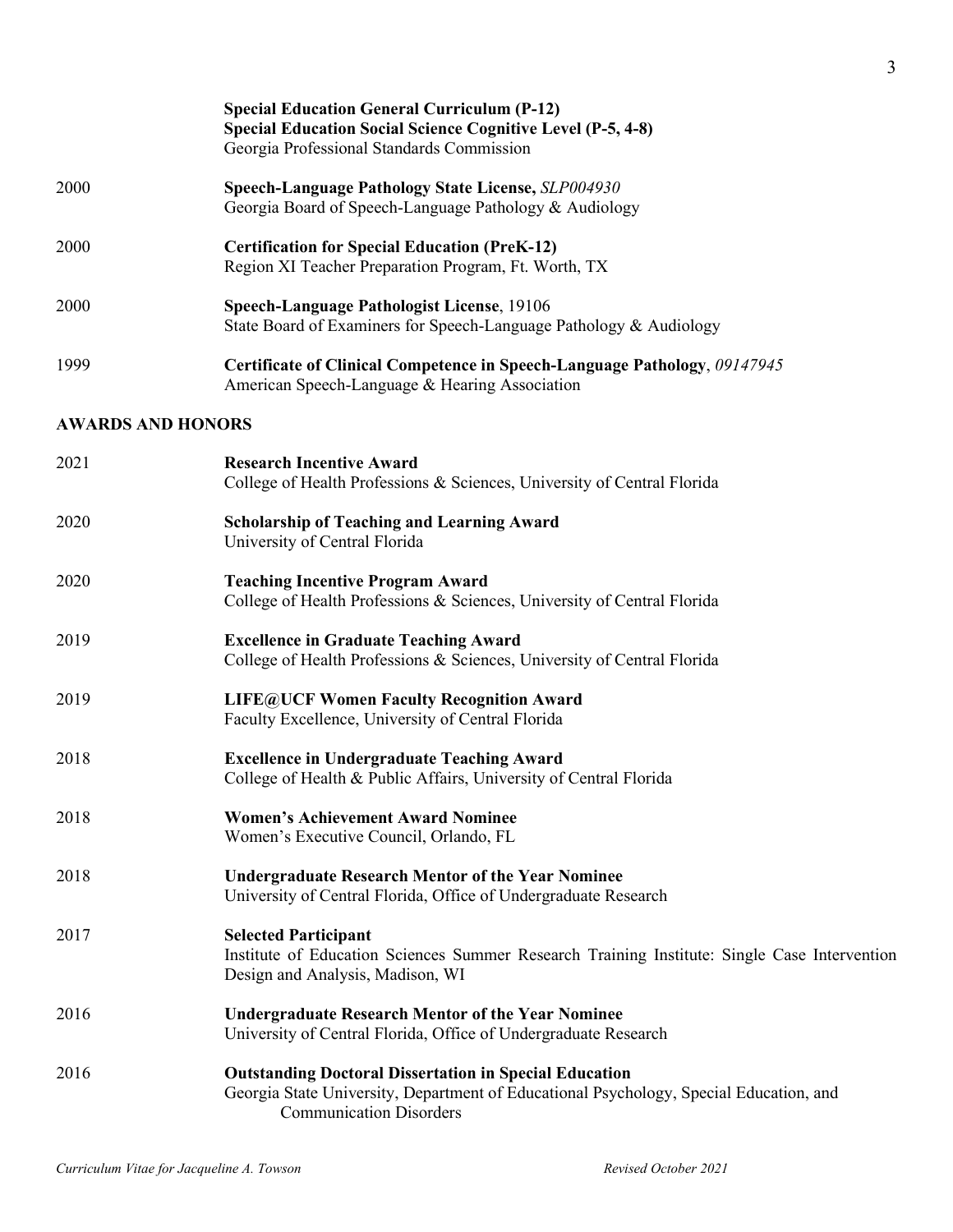| 2015 | <b>Outstanding Doctoral Student in Special Education</b><br>Georgia State University, Department of Educational Psychology, Special Education, and<br><b>Communication Disorders</b> |
|------|--------------------------------------------------------------------------------------------------------------------------------------------------------------------------------------|
| 2014 | Dan E. Sweat Dissertation Fellowship Award (\$5,000)<br>Georgia State University                                                                                                     |
| 2014 | <b>Outstanding Professional Service</b><br>Georgia State University, Department of Educational Psychology, Special Education, and<br><b>Communication Disorders</b>                  |
| 2014 | Kappa Delta Pi International Honor Society in Education, Omicron Gamma Chapter<br>Georgia State University, College of Education                                                     |
| 2014 | <b>DECIDE</b> (DEC's Consortium for Doctoral Excellence)                                                                                                                             |
| 2013 | Doctoral Student Representative for AACTE "Day on the Hill"<br>Teacher Education Division of the Council for Exceptional Children                                                    |
| 2012 | <b>Language and Literacy Fellow</b><br>Georgia State University                                                                                                                      |
| 2012 | <b>Research Fellow</b><br>Innovative Solutions for Disadvantage and Disability                                                                                                       |
| 2002 | <b>Cherokee County School District Teacher of the Year Nominee</b><br>Cherokee County School District                                                                                |

# **RESEARCH AND SCHOLARLY ACTIVITIES**

# **RESEARCH FOCUS**

My primary area of research centers on building the capacity of individuals working with young children experiencing language impairments and those considered at-risk. My second area of interest is in the Scholarship of Teaching and Learning.

# **GRANT PROPOSALS AND FUNDING**

# External Funding **(\$2,314,986 Secured**)

- **Towson, J.A.** (PI, 100%, 2020-2021). *Technical Assistance and Training System – PreK*. Florida Department of Education. **\$993, 750**.
- Vasquez, E., **Towson, J.A.,** & Pearl, C. (Co-PI, 50%, 2019-2024). *Preparing Special Education Teachers and Speech Language Pathologists in Autism Spectrum Disorders*. Office of Special Education Programs: Interdisciplinary Preparation in Special Education, Early Intervention, and Related Services for Personnel Serving Children with Disabilities Who Have High-Intensity Needs. **\$1,250,000**.
- **Towson, J.A.,** Macy, M., & Jurie, C. (Co-PI, 50%; 2019). *Language, literacy, and learning (L3): Unlocking the potential of Central Florida's young children through key skill development in the early years.* Central Florida Foundation: 100 Women Strong Giving Circle. **\$61,236**.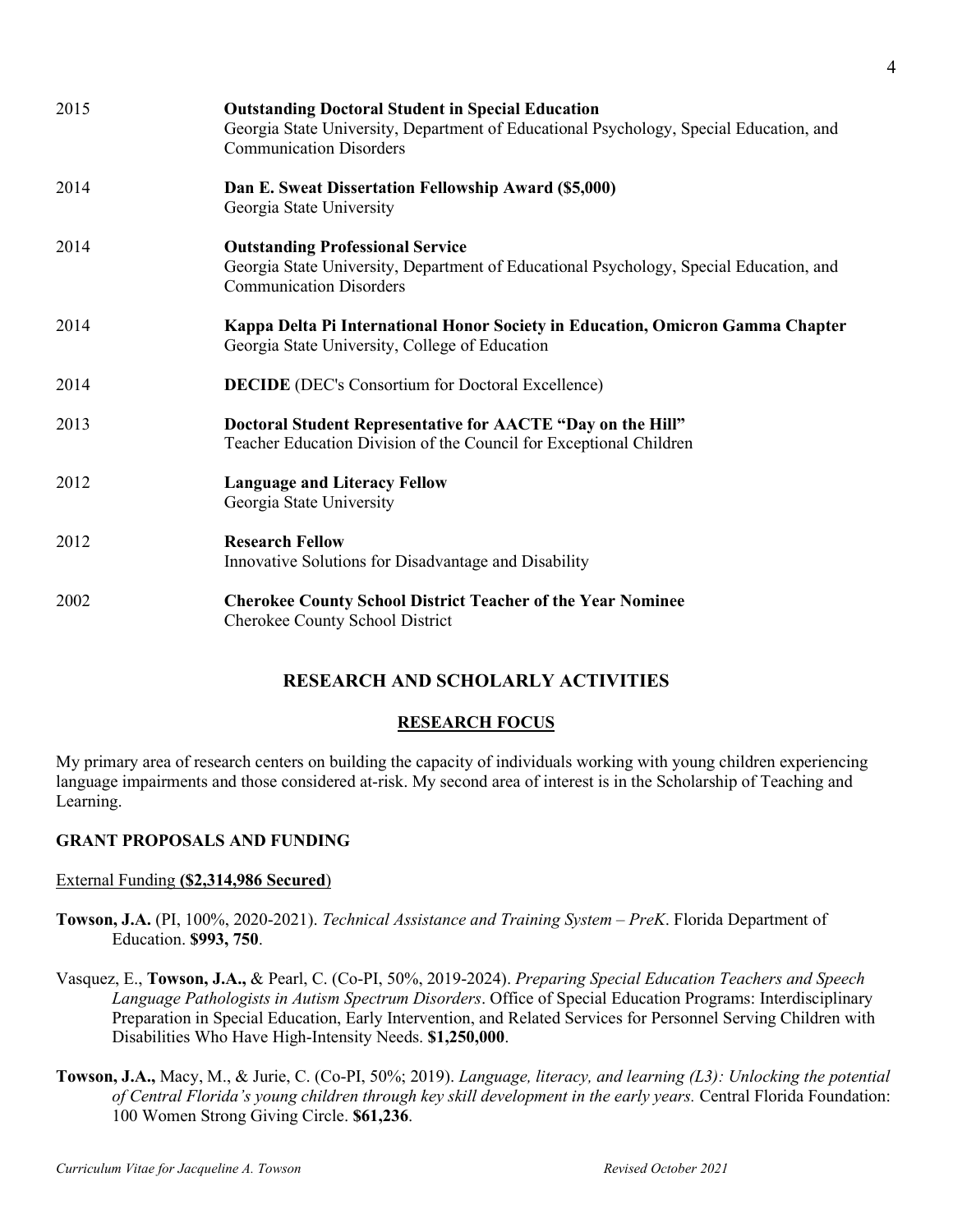**Towson, J.A.** (PI; 2017). *The impact of virtual simulation on the interprofessional communication skills of speechlanguage pathology students.* American Speech-Language Hearing Foundation: New Investigator Research Grant. **\$10,000**.

#### External Funding (\$8,329,167 Submitted)

- **Towson, J.A.,** & Macy, M. (PI, 80%, Submitted 2021; Not Funded). *Project EPICC: Enhancing Preschool Interdisciplinary Collaborations for Communication*. Office of Special Education Programs: Interdisciplinary Preparation in Special Education, Early Intervention, and Related Services for Personnel Serving Children with Disabilities Who Have High-Intensity Needs. \$1,250,000.
- Vasquez, E., **Towson, J.A.,** & Shaffer, K. (Co-PI, 50%, Submitted 2021; Not Funded). *Preparing Special Education Teachers and Speech Language Pathologists in Autism Spectrum Disorders*. Office of Special Education Programs: Interdisciplinary Preparation in Special Education, Early Intervention, and Related Services for Personnel Serving Children with Disabilities Who Have High-Intensity Needs. \$1,250,000.
- Olszewski, A.J., Soto, X., **Towson, J.A.,** & Carta, J. (Co-PI; 25%, Submitted 2020; Not Funded). *Social Media*  Accompanying Reading Together: A Smart Approach for Promoting Early Literacy. Institute of Education Sciences: Special Education Research Grants program. \$2,000,000.
- Vasquez, E., **Towson, J.A.,** & Shaffer, K. (Co-PI, 50%, Submitted 2020; Not Funded). *Preparing Special Education Teachers and Speech Language Pathologists in Autism Spectrum Disorders*. Office of Special Education Programs: Interdisciplinary Preparation in Special Education, Early Intervention, and Related Services for Personnel Serving Children with Disabilities Who Have High-Intensity Needs. \$1,250,000.
- **Towson, J.A.** (PI, Submitted 2018; Not Funded). *Breaking the cycle of intergenerational literacy deficits: Examining linguistic interactions between adolescent mothers and their young children.* American Speech-Language Hearing Foundation: New Century Scholars Grant. \$24,926.
- Vasquez, E., **Towson, J.A.,** & Schaffer, K. (Co-PI, 50%, Submitted 2018; Not Funded). *Preparing Special Education Teachers and Speech-Language Pathologists in Applied Behavior Analysis*. Office of Special Education Programs: Interdisciplinary Preparation in Special Education, Early Intervention, and Related Services for Personnel Serving Children with Disabilities Who Have High-Intensity Needs. \$1,250,000.
- **Towson, J.A.** (PI; Submitted 2018; Not Funded). *Multi-modality training of paraprofessionals to implement shared interactive reading for preschool children with language impairments.* National Center for Special Education Research: Early Career Development and Mentoring. \$500,000.
- **Towson, J.A.** (PI; Submitted 2017; Not Funded). *Multi-modality training of paraprofessionals to implement evidencebased practices for preschool children with significant language impairments.* National Center for Special Education Research: Early Career Development and Mentoring. \$400,000.
- **Towson, J.A.** (PI; Submitted 2016; Not Funded). *Multi-modality training of paraprofessionals to implement evidencebased practices for preschool children with significant language impairments.* National Center for Special Education Research: Early Career Development and Mentoring. \$399, 241.
- **Towson, J.A.** (PI; Submitted 2015; Not Funded). American Speech-Language and Hearing Association: Advancing Academic-Research Careers (AARC) Award. \$5,000.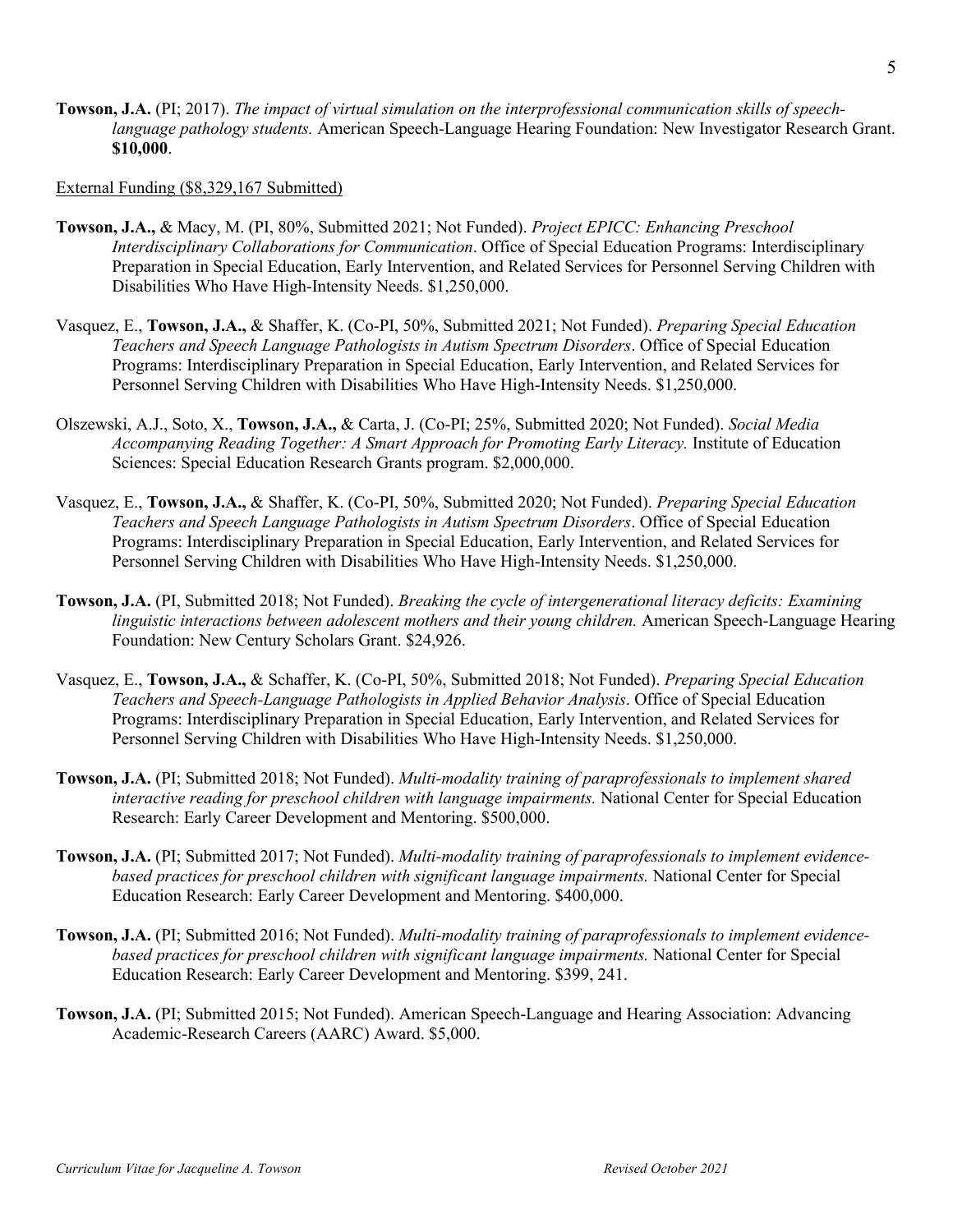#### Internal Funding **(\$7,500 Secured**)

**Towson, J.A.** (P.I., May 2016 – April 2017). *Reading beyond the book: Implementing dialogic reading to improve language and emergent literacy skills for preschool children with significant language impairments.* In-House Research Grant by University of Central Florida Office of Research and Commercialization, **\$7,500**.

#### Funded Proposals for Student Research Support at UCF **(\$11,100 Secured**)

- Hirn, J. & **Towson, J.A.** (Faculty Investigator, Jan 2017 May 2017). Undergraduate LEAD Scholar Research Assistant Support funded by University of Central Florida Office of Undergraduate Studies**, \$1,200.**
- Samperi, A., & **Towson, J.A.** (Faculty Investigator, Jan 2017 May 2017). Undergraduate LEAD Scholar Research Assistant Support funded by University of Central Florida Office of Undergraduate Studies**, \$1,200.**
- Abarca, D., & **Towson, J.A.** (Faculty Investigator, Jan 2017 June 2017). Faculty Sponsored Research Support Initiative funded by the College of Health & Public Affairs, University of Central Florida, **\$2,500.**
- Hirn, J. & **Towson, J.A.** (Faculty Investigator, Jan 2016 May 2016). Undergraduate LEAD Scholar Research Assistant Support funded by University of Central Florida Office of Undergraduate Studies**, \$1,200.**
- Canty, M., & **Towson, J.A.** (Faculty Investigator, Jan 2016 May 2016). Faculty Sponsored Research Support Initiative funded by the College of Health & Public Affairs, University of Central Florida, **\$2,500.**
- Canty, M., & **Towson, J.A.** (Faculty Investigator, June 2016 Dec 2016). Faculty Sponsored Research Support Initiative funded by the College of Health & Public Affairs, University of Central Florida, **\$2,500.**

### **PUBLICATIONS**

Refereed Journal Articles

\*Indicates Student or Former Student

- 21. Green, K.B., & **Towson, J.A.** (accepted). Using ability grouping to examine the effects of differentiated instruction in an undergraduate course in communication sciences and disorders. *Teaching and Learning in Communication Sciences & Disorders.*
- 20. **Towson, J.A.,** Akemoglu, Y., Watkins, L., & Zeng, S.T. (2021). Shared interactive book reading interventions for young children with disabilities: A systematic review. *American Journal of Speech-Language Pathology,* 1-16. [https://doi.org/10.1044/2021\\_AJSLP-20-00401](https://doi.org/10.1044/2021_AJSLP-20-00401)
- 19. Fleury, V.P., & **Towson, J.A.** (accepted). Early lessons learned in designing and adaptive shared reading intervention for preschoolers with autism. *Exceptional Children.*
- 18. **Towson, J.A**., Taylor, M.S., Abarca, D.L.\*, Paul, C.D., & Ezekiel-Wilder, F. (2021). Effects of using mixed reality with coaching on the interprofessional communication skills of speech-language pathology graduate students. *Perspectives of the ASHA Special Interest Groups*. [https://doi.org/10.1044/2020\\_PERSP-20-00098](https://doi.org/10.1044/2020_PERSP-20-00098)
- 17. Green, K.B., & **Towson, J.A.** (2020). Easy as 1, 2, 3, ABC: Integrating number sense and shared storybook readings. *Young Exceptional Children.* [https://doi.org/10.1177/1096250620959660](https://doi.org/10.1177%2F1096250620959660)
- 16. Mitchell, M.P.\*, Ehren, B.J., & **Towson, J.A.** (2020). Collaboration in schools: Let's define it. *Perspectives of the ASHA Special Interest Groups*. [https://pubs.asha.org/doi/10.1044/2020\\_PERSP-19-00125](https://pubs.asha.org/doi/10.1044/2020_PERSP-19-00125)
- *Curriculum Vitae for Jacqueline A. Towson Revised October 2021* 15. Akemoglu, Y., Meadan, H., & **Towson, J.A**. (2020). Embedding naturalistic communication teaching strategies during shared book reading for preschoolers with developmental delays: A guide for caregivers. *Early Childhood Education Journal, 48,* 759–766. <https://doi.org/10.1007/s10643-020-01038-4>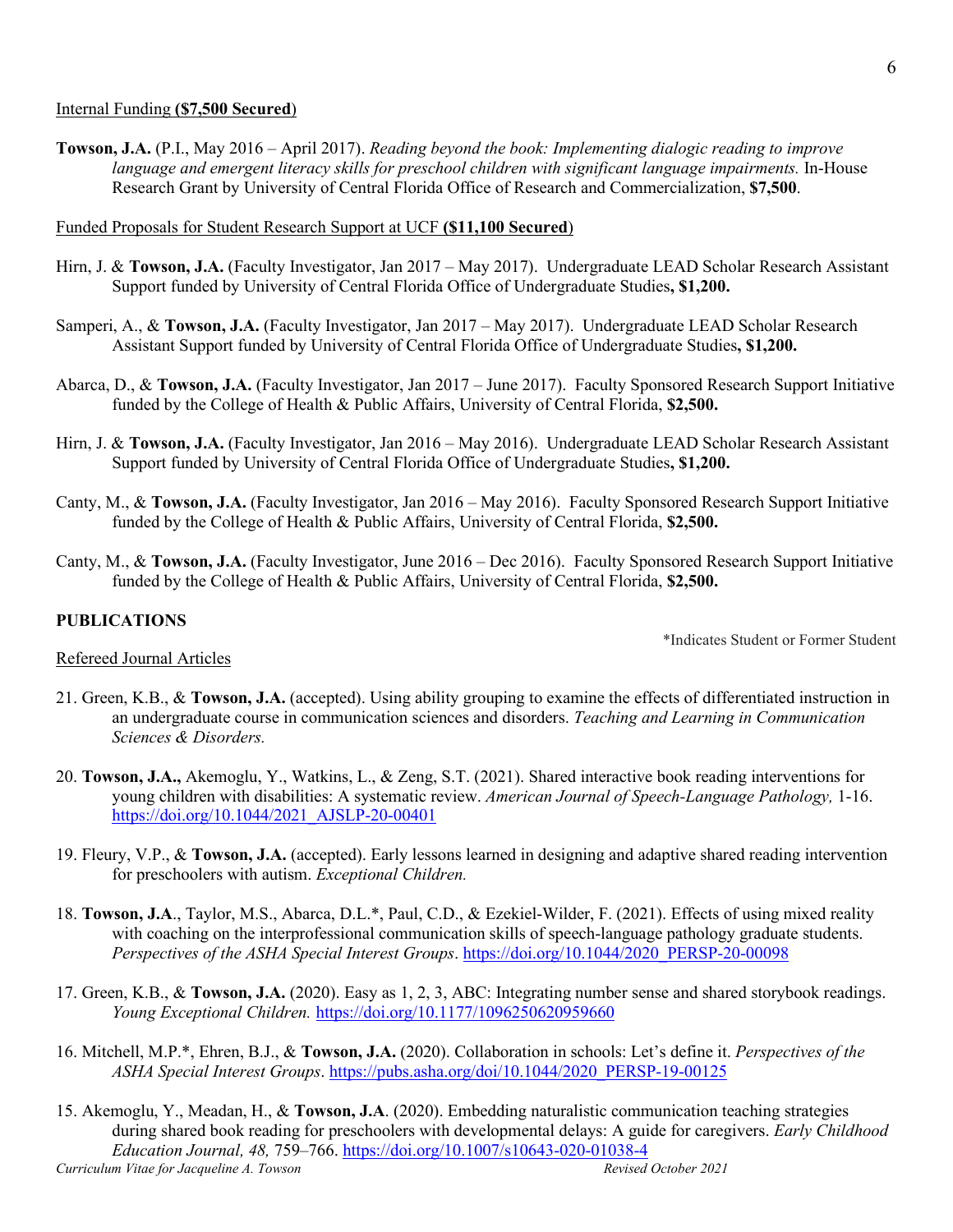- 14. **Towson, J. A**., Green, K. B., & Abarca, D. L.\* (2020). Reading beyond the book: Educating paraprofessionals to implement dialogic reading for preschool children with language impairments. *Topics in Early Childhood Special Education*, *40*(2), 68–83. [https://doi.org/10.1177/0271121418821167](https://nam02.safelinks.protection.outlook.com/?url=https%3A%2F%2Fdoi.org%2F10.1177%2F0271121418821167&data=02%7C01%7CJacqueline.Towson%40ucf.edu%7Cd238ed7bb8cd4002872f08d830a0e3a1%7Cbb932f15ef3842ba91fcf3c59d5dd1f1%7C0%7C0%7C637312814886965727&sdata=x49%2BqMNkBofkL39XmwYcnl%2FufriT7%2FkURRHt4VFX1JI%3D&reserved=0)
- 13. **Towson, J.A.**, Canty, M.\*, Schwartz, J., Barden, S., & Sims, T. (2020). Adolescent mothers' implementation of strategies to enhance their children's early language and emergent literacy skills. *Communication Disorders Quarterly, 41*(4), 231-241. <https://doi.org/10.1177/1525740119855630>
- 12. Green, K.B., Stuckey, A.S., **Towson, J.A.**, Robbins, S.H., & Bucholz, J. (2020). The effects of content acquisition podcasts on mathematics disability strategy knowledge of preservice special education teachers. *Journal of Special Education Technology, 35*(3), 145–154.<https://doi.org/10.1177/0162643419854494>
- 11. **Towson, J.A.,** & Green, K.B. (2019). Collaborative teaming between speech-language pathologists and paraprofessionals to improve the language skills of young children with disabilities: A dialogic reading intervention. *DEC Recommended Practices Monograph Series No. 6 Teaming and Collaboration.*
- 10. Abarca, D.L.\*, **Towson, J.A**., Ehren, B.J., & Taylor, M.S. (2019). Young minds, young readers: Dialogic reading with adolescent mothers and their children. *International Public Health Journal, 10*(4), 455-467*.*
- 9. **Towson, J.A.**, Taylor, M.S.\*, Tucker, J., Donehower, C.\*, Pabian, P., & Zraick, R.I. (2018). Impact of virtual simulation and coaching on the collaborative communication skills of speech-language pathology students: A pilot study. *Teaching and Learning in Communication Sciences & Disorders, 2*(2), Article 2, 1-24*.*
- 8. Troche, J. & **Towson, J.A.** (2018). Evaluating a metric to predict the academic and clinical success of master's students in speech-language pathology. *Teaching and Learning in Communication Sciences & Disorders, 2*(2), Article 7, 1-31*.*
- 7. Green, K. B., **Towson, J. A.**, Head, C.N., Smith, L., & Janowski, B. (2018). Facilitated playgroups to promote speech and language skills of young children with communication delays: A pilot study. *Child Language Teaching and Therapy, 34*(1), 37-52*.*
- 6. **Towson, J.A.,** Fettig, A., Fleury, V.P, & Abarca, D.\* (2017). Dialogic reading in early childhood settings: A summary of the evidence base. *Topics in Early Childhood Special Education, 37*(3), 132-146.
- 5. **Towson, J.A.,** Gallagher, P.A., & Bingham, G.E. (2016). Dialogic reading: Language and preliteracy outcomes for young children with disabilities. *Journal of Early Intervention, 38*(4), 230-246. doi:10.1177/1053815116668643
- 4. **Towson, J.A.,** & Gallagher, P.A. (2016). Shared interactive reading for young children with disabilities: A review of literature with implications for future research. *Baskent University Journal of Education, 3*(1), 72-85.
- 3. **Towson, J.A.,** & Gallagher, P.A. (2016). Dialogic reading for young children with disabilities: A review of literature with suggestions for future research. *Baskent University Journal of Education, 3*(1), 58-71.
- 2. **Towson, J.A.,** & Gallagher, P.A. (2014). Training Head Start parents in dialogic reading to improve outcomes for children. *International Journal of Child Health and Human Development, 7*(3), 287-296.
- 1. Ulatowska, H.K., Chapman, S.B., Highley, A.P., & **Prince, J.A.** (1998). Discourse in healthy old-elderly adults: A longitudinal study. *Aphasiology, 12*(7-8), 619-633.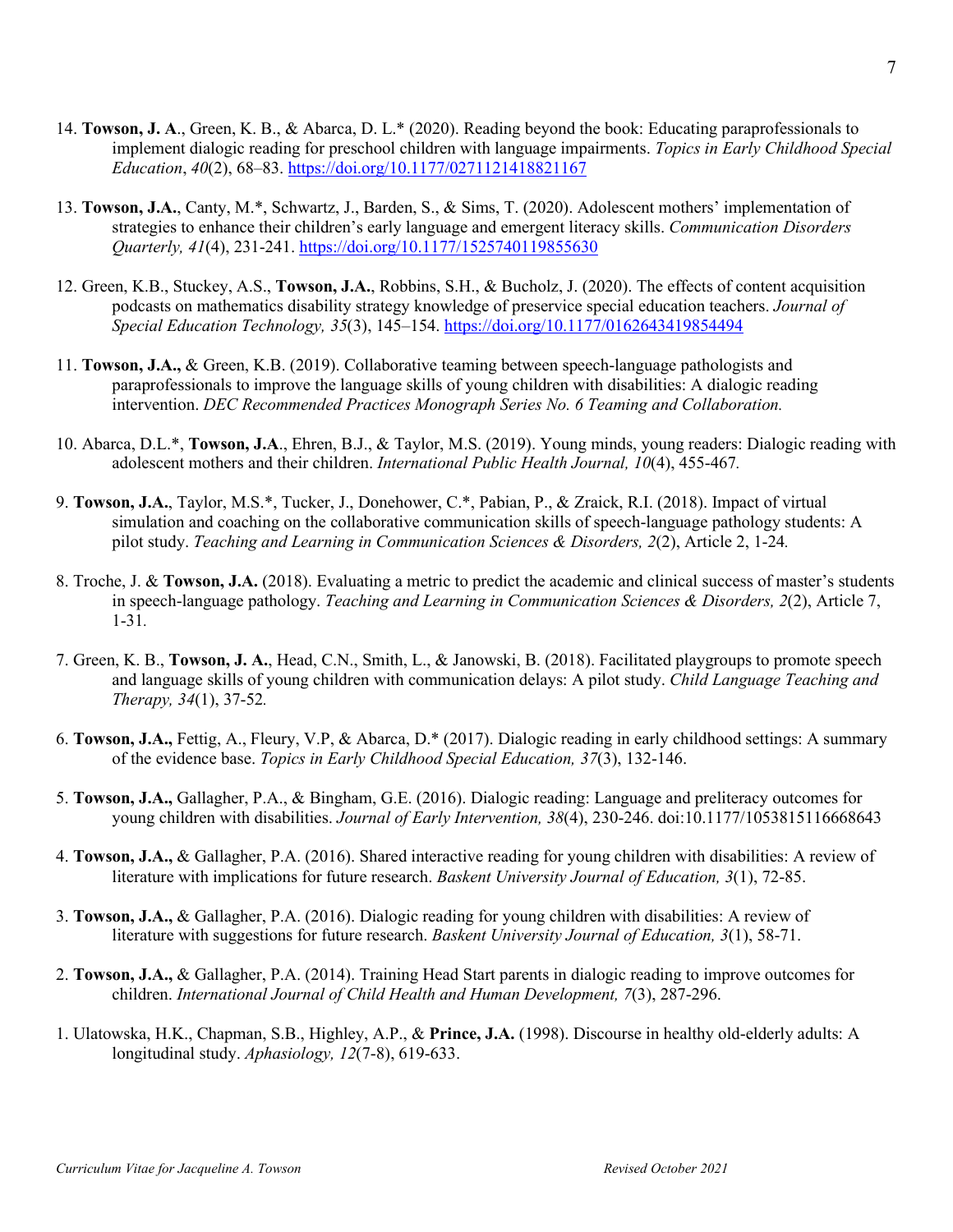- Abarca, D.L., **Towson, J.A.**, & Lopez Castillo, H. (under review). Breaking cyclic intergenerational literacy deficits: Describing linguistic interactions between adolescent mothers and their young children. *Journal of Child and Family Studies*.
- Mitchell, M.P.\*, Ehren, B.J., & **Towson, J.A.** (under review). Vocabulary outcomes with third graders in a speechlanguage pathologist and teacher collaboration. *Language, Speech, and Hearing Services in Schools*.

#### **Monographs**

**Towson, J. A.**, & Gallagher, P. A. (2014). Training Head Start parents in dialogic reading to improve outcomes for children. In J. Merrick (Ed.), Child Health and Human Development Yearbook 2014, Chapter 28. New York: Nova Science.

#### Book Chapters

- Macy, M., **Towson, J.A**, & Levin, J. (2020). Creating a leadership learning community: A blended approach for professional development. In Cunningham, D. D. (Ed.), *Professional and Ethical Consideration for Early Childhood Leaders* (pp. 50-69). IGI Global.<http://doi:10.4018/978-1-7998-5089-2.ch003>
- Abarca, D.L.\*, **Towson, J.A**., Ehren, B.J., & Taylor, M.S. (2019). Young minds, young readers: Dialogic reading with adolescent mothers and their children. In I.L. Rubin & J. Merrick (Eds.), *Public Health: Environment and Child Health in a Changing World.* New York: Nova Science Publishers.
- **Towson, J.A.,** & Gallagher, P.A. (2014). Training Head Start parents in dialogic reading to improve outcomes for children. In J. Merrick (Ed.), *Child Health and Human Development Yearbook*. New York: Nova Science Publishers.

#### **INVITED PRESENTATIONS**

- 3. **Towson, J.A.** (2021, March). *Reading beyond the book: Facilitating language and emergent literacy skills for preschool children*. Invited presentation at the Georgia Organization of School-Based Speech-Language Pathologists Conference, Virtual.
- 2. Schnitz, A., Guillen, C. … **Towson, J.A.** (2019, October). *Teaming and collaboration monograph 6: Building and sustaining partnerships - what works?* Invited presentation at the Council for Exceptional Children: Division of Early Childhood Conference, Dallas, TX.
- 1. Culatta, B., Roth, F., & **Towson, J.A.** (2018, November). *Never too early, never too late for revolution: Preschool literacy and access to informational text.* Invited presentation at American Speech-Language Hearing Association Convention, Boston, MA.

#### **REFEREED CONFERENCE PRESENTATIONS**

\*Indicates Student or Former Student

#### National & International

68. Abarca, D.L.\*, Allen, K., **Towson, J.A.**, & Green, K.B. (2021, September). *Enhancing adolescent parent interactions in communication through facilitative playgroups.* Seminar presentation at the Council for Exceptional Children: Division of Early Childhood Conference, Virtual.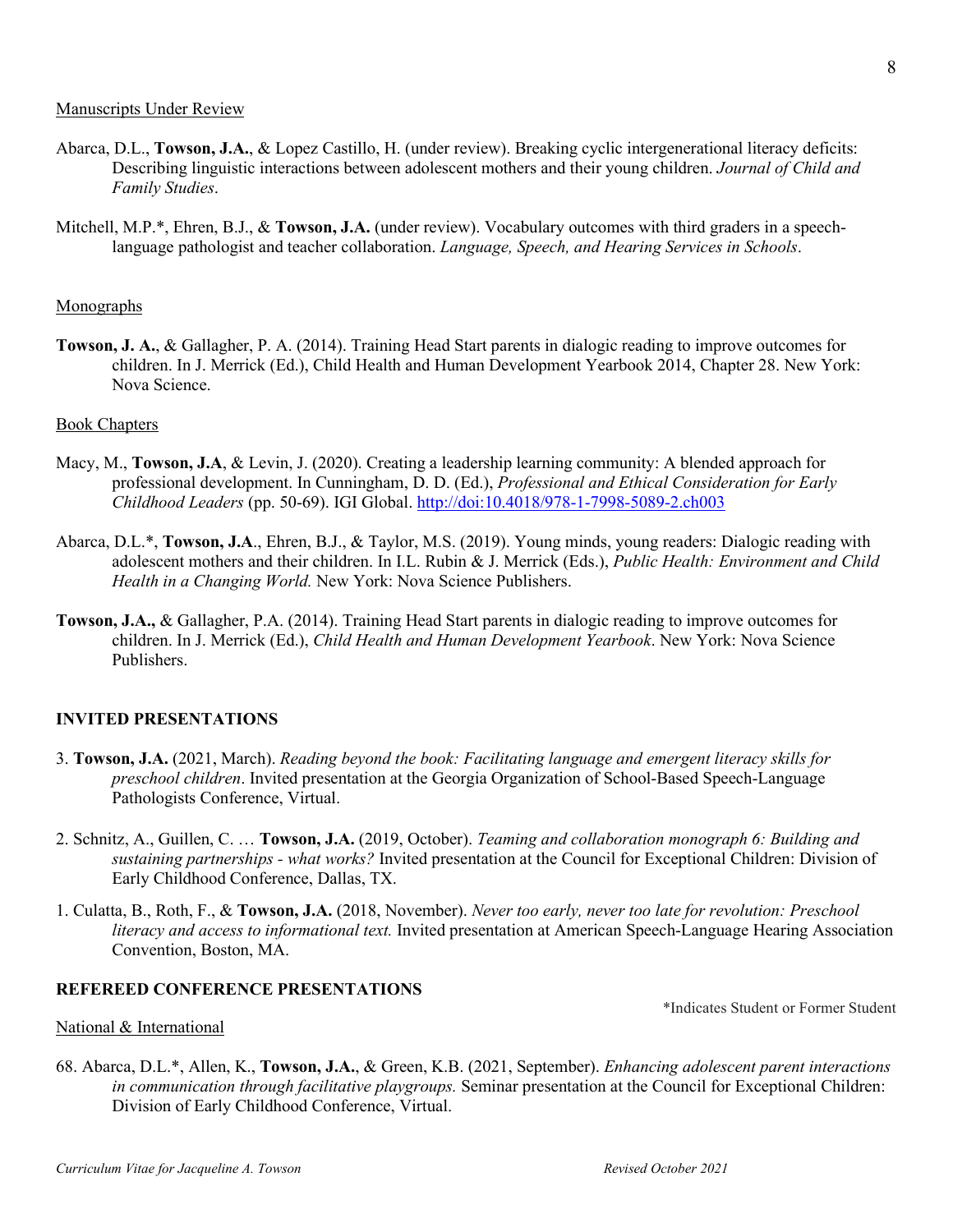- 67. **Towson, J.A.,** Macy, M., Abarca, D.L.\*, Jurie, C., Reyher, A.\*, & Rusiana, T. (2021, January). *Language, literacy, and learning: Unlocking the potential of young children.* Seminar presentation at the Council for Exceptional Children: Division of Early Childhood Conference, Virtual.
- 66. Abarca, D.L., & **Towson, J.A.** (2021, January). *Breaking the cycle of intergenerational literacy deficits: Describing linguistic interactions between adolescent mothers and their young children.* Seminar presentation at the Council for Exceptional Children: Division of Early Childhood Conference, Virtual.
- 65. Abarca, D.L.\*, **Towson, J.A**., Wendt, O., Castillo, H.L., & Levin, J. (2020, November). *Linguistic interactions between adolescent mothers and their young children.* Seminar accepted at the American Speech-Language Hearing Association Convention, San Diego, CA (Convention cancelled).
- 64. Akemoglu, Y., **Towson, J.A.**, Watkins, L., & Zeng, T. (2020, November). *The effectiveness of shared storybook reading interventions for children with language impairments: A rigor analysis.* Poster accepted at the American Speech-Language Hearing Association Convention, San Diego, CA (Convention cancelled).
- 63. Green, K.B., Morris, C.T., & **Towson, J.A.** (2020, February). *Feasibility of SEE-KS with teacher candidates: Socialemotional framework for engaging all children.* Poster presentation at the Conference on Research Innovations in Early Intervention, San Diego, CA.
- 62. Mitchell, M.\*, Ehren, B.J., & **Towson, J.A.** (2019, November). *Defining collaboration around language issues to guide practice and research.* Seminar presentation at the American Speech-Language Hearing Association Convention, Orlando, FL.
- 61. Panzarino, R.\*, Svenning, A.\*, Vanryckeghem, M., **Towson, J.A.**, & Hamilton, M. (2019, November). *Life partners' understanding of affective, behavioral, and cognitive reactions experienced by their partner who stutters.* Technical Research Session at the American Speech-Language Hearing Association Convention, Orlando, FL.
- 60. Abarca, D.L.\*, **Towson, J.A.**, Reyher, A.\*, Charbonneau, S.\*, & Long, T.\* (2019, November). *Young minds, young readers: An analysis of language effects of dialogic reading.* Poster presentation at the American Speech-Language Hearing Association Convention, Orlando, FL.
- 59. Hirn, J\*., **Towson, J.A.**, Green, K.B., & Kent-Walsh, J. (2019, November). *Partnering with paraprofessionals: Expanding preschool children's responses through dialogic reading.* Poster presentation at the American Speech-Language Hearing Association Convention, Orlando, FL.
- 58. Burruano, A.\*, Gartenberg, E.\*, & **Towson, J.A.** (2019, November). *Looking beyond the book: Variance in paraprofessional reading practices following a dialogic reading training.* Poster presentation at the American Speech-Language Hearing Association Convention, Orlando, FL.
- 57. Schaffer, K., Pearl, C., Vasquez, E. & **Towson, J.A.** (2019, November) *Preparing special educators and speech language pathologists in evidence-based practices for autism spectrum disorders*. Poster presentation at the Council for Exceptional Children: Teacher Education Division Conference, New Orleans, LA.
- 56. Akamoglu, Y., & **Towson, J.A.** (2019, October). *The effectiveness of shared storybook reading interventions: A metaanalysis.* Poster presented at the Council for Exceptional Children: Division of Early Childhood Conference, Dallas, TX.
- 55. Hirn, J. L.\*, Abarca, D.\*, **Towson, J. A.**, & Green, K. B. (2019, October). *Partnering with paraprofessionals: Expanding preschool children's responses through dialogic reading.* Poster presented at the Council for Exceptional Children: Division of Early Childhood Conference, Dallas, TX.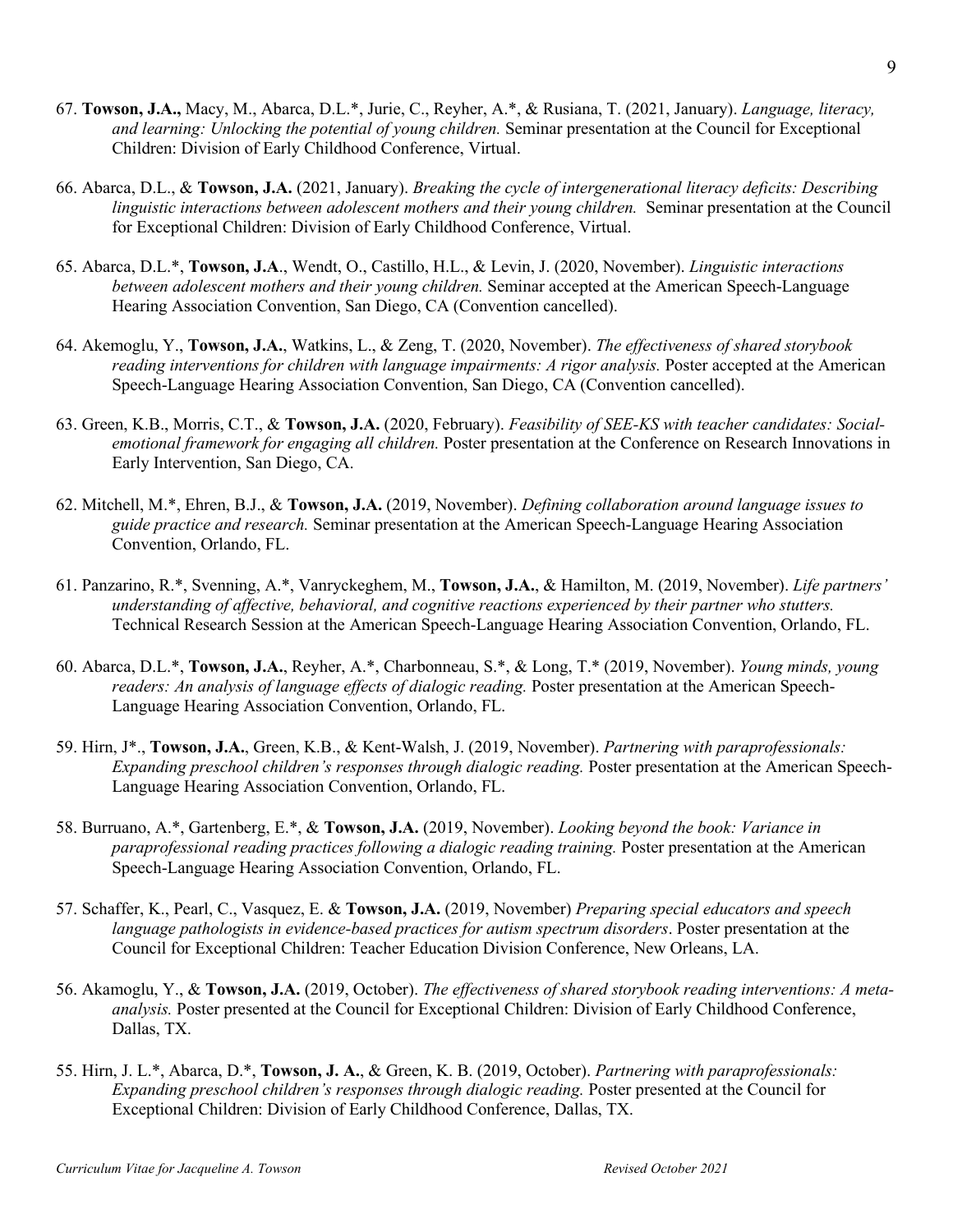- 54. Green, K.B., **Towson, J.A.**, Houze, W.\*, & Abarca, D.L.\* (2018, November). *Facilitated playgroups to promote the communication skills of children with language impairments in rural settings.* ePoster presentation at the American Speech-Language Hearing Association Convention, Boston, MA.
- 53. Abarca, D.L.\*, **Towson, J.A.,** & Ochoa, K.\* (2018, November). *Young families, young readers: Dialogic reading with adolescent mothers.* ePoster presentation at the American Speech-Language Hearing Association Convention, Boston, MA.
- 52. Hirn. J.\*, **Towson, J.A**., Green, K.B., & Zraick, R.I. (2018, November). *Analysis of preschool children's responses and initiations during dialogic book reading.* Poster presentation at the American Speech-Language Hearing Association Convention, Boston, MA.
- 51. **Towson, J.A.,** Green, K.B., Abarca, D.L.\*, Hirn, J.\*, Canty, M.\*, & Burruano, A.\* (2018, October). *Reading beyond the book: Educating paraprofessionals to implement dialogic reading.* Poster presentation at the Council for Exceptional Children: Division for Early Childhood, Orlando, FL.
- 50. Abarca, D.L.\*, **Towson, J.A.**, & Ochoa, K.\* (2018, October). *Young families, young readers: Dialogic reading with adolescent mothers.* Poster presentation at the Council for Exception Children: Division for Early Childhood, Orlando, FL.
- 49. Green, K.B., & **Towson, J.A.** (2018, October). *Parent-Child Interactive Playgroups: An Intervention to Promote Communication Skills to Rural Families*. Presentation at the Council for Exceptional Children: Division for Early Childhood, Orlando, FL.
- 48. Hirn. J.\*, **Towson, J.A.**, Green, K.B., & Zraick, R.I. (2018, October). *Analysis of preschool children's responses and initiations during dialogic book reading.* Poster presentation at the Council for Exceptional Children: Division for Early Childhood, Orlando, FL.
- 47. Akamoglu, Y., & **Towson, J.A.** (2018, October). *Transforming imagination into communication: Impacting outcomes through parent-implemented storybook interventions.* Presentation at the Council for Exceptional Children: Division for Early Childhood, Orlando, FL.
- 46. **Towson, J.A.**, Green, K.B., Myers, B.\*, Riegler, M.\*, & Pardo-Perez, L.\* (2018, October). *Playgroup interventions for preschool children with disabilities: A systematic review of literature*. Poster presentation at the Council for Exceptional Children: Division for Early Childhood, Orlando, FL.
- 45. Svenning, A.\*, Vanryckeghem, M., **Towson, J.A.**, & Hamilton, M. (2018, July). *Significant others' perceptions of the emotional impact of stuttering on their life partner who stutters*. Poster presentation at the One World, Many Voices: Science and Community Conference, Hiroshima, Japan.
- 44. Svenning, A.\*, Vanryckeghem, M., **Towson, J.A.**, & Hamilton, M. (2018, June). *Life Partner Perceptions of Emotional Reactions to Stuttering.* 3rd International Congress on Stuttering, Rome, Italy.
- 43. Abarca, D.L.\*, & **Towson, J.A.** (2018, April). *Dialogic reading with adolescent mothers and their children.* Poster presentation at the Break the Cycle Conference, Atlanta, GA.
- 42. Green, K.B., **Towson, J.A.**, & Robbins, S.H. (2018, March). *Facilitated playgroups to promote the communication skills of young children with disabilities.* Poster presentation at the Conference on Research Innovations in Early Intervention, San Diego, CA.
- 41. **Towson, J.A.**, & Green, K.B. (2018, March). *Reading beyond the book: Training paraprofessionals to implement dialogic reading.* Poster presentation at the Conference on Research Innovations in Early Intervention, San Diego, CA.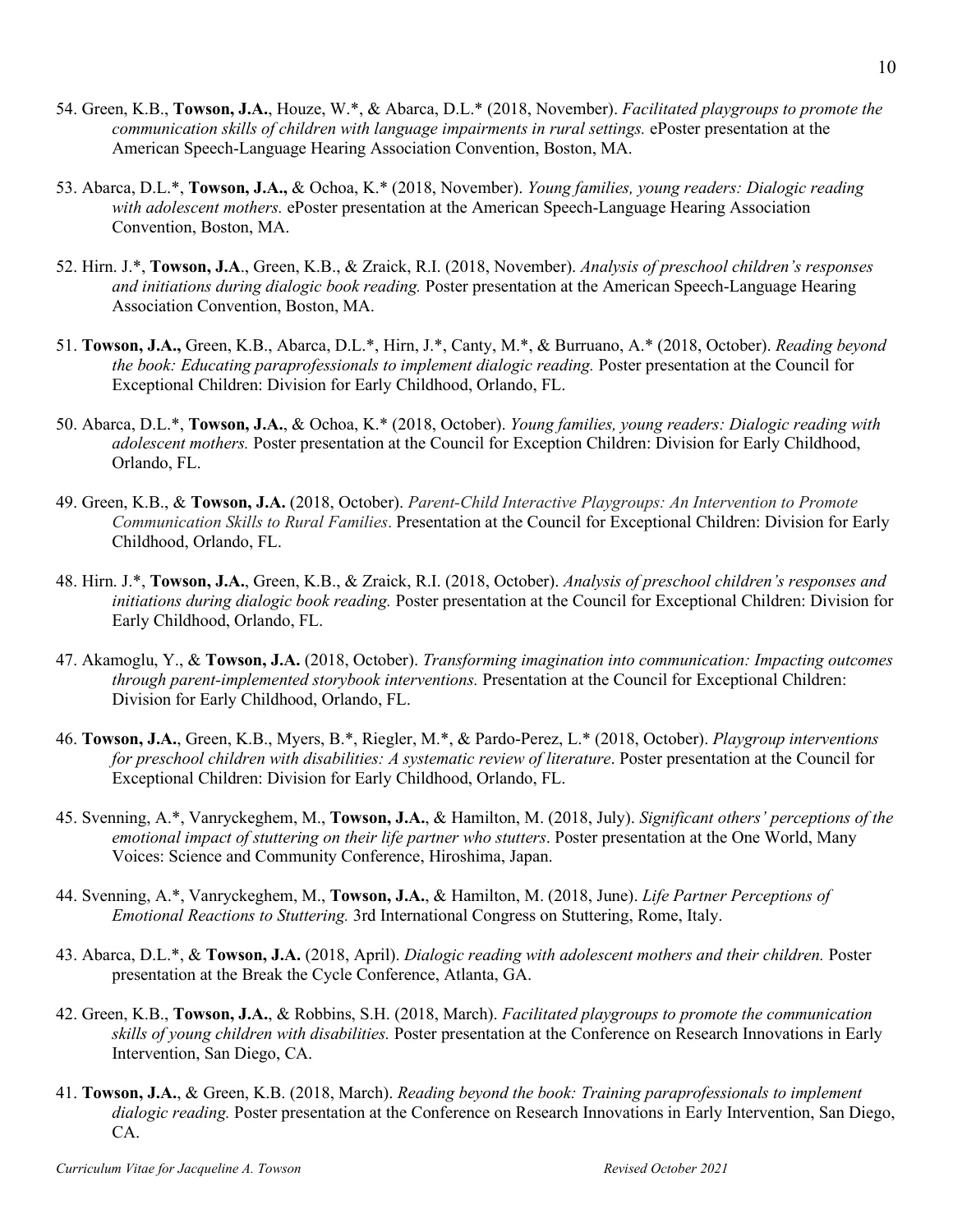- 40. **Towson, J.A.,** Green, K.B., & Canty, M.\* (2017, November). *Facilitated playgroups to promote communication skills of young children with language impairments.* Presentation at the American Speech-Language Hearing Association Convention, Los Angeles, CA.
- 39. **Towson, J.A.,** Taylor, M., Donehower, C., Ezekiel-Wilder, F., & Abarca, D.\* (2017, November). *Impact of virtual simulation and coaching on the interprofessional communication skills of speech-language pathology students.*  Presentation at the American Speech-Language Hearing Association Convention, Los Angeles, CA.
- 38. **Towson, J. A.**, Green, K.B., Hirn, J.\*, Higgins, T.\*, Samperi, A.\*, Petrova-Sabevska, Z.\* (2017, November). *Reading beyond the book: Training paraprofessionals to implement dialogic reading.* Poster presentation at the American Speech-Language Hearing Association Convention, Los Angeles, CA.
- 37. Hirn. J.\*, **Towson, J. A.**, Canty, M.\*, Coleman, T. (2017, November). *Receptive & expressive single word vocabulary errors of preschool children with developmental disabilities.* Poster presentation at the American Speech-Language Hearing Association Convention, Los Angeles, CA.
- 36. Canty, M.\*, & **Towson, J.A.** (2017, November). *Adolescent mothers' implementation of strategies to enhance their children's language and emergent literacy skills.* Poster presentation at the American Speech-Language Hearing Association Convention, Los Angeles, CA.
- 35. Green, K.B., Bucholz, J., Stuckey, A., & **Towson, J.A.** (2017, November). *An alternative to presentations: Studentcreated "Content Acquisition Podcasts" to develop preservice teachers' knowledge of math strategies.*  Presentation at the Council for Exceptional Children: Teacher Education Division, Savannah, GA.
- 34. **Towson, J.A.**, Fettig, A., Fleury, V.P., & Abarca, D.\* (2017, October). *Dialogic reading in early childhood settings: A review of procedural fidelity.* Poster presentation at the Council for Exceptional Children: Division for Early Childhood, Portland, OR.
- 33. Green, K.B., **Towson, J.A.**, Canty, M.\*, Hirn, J.\*, & Houze, W.\* (2017, October). *Facilitated playgroups to promote communication skills of young children with developmental delays.* Poster presentation at the Council for Exceptional Children: Division for Early Childhood, Portland, OR.
- 32. Hirn, J.\*, & **Towson, J. A.** (2017, October). *Receptive and expressive single word vocabulary errors of preschool children with developmental disabilities.* Poster presentation at the Council for Exceptional Children: Division for Early Childhood, Portland, OR.
- 31. Canty, M.\*, Hirn, J.\*, & **Towson, J.A.** (2017, October). *Picture this: Understanding expressive error patterns of children with disabilities.* Poster presentation at the Council for Exceptional Children: Division for Early Childhood, Portland, OR.
- 30. Canty, M.\*, & **Towson, J.A.** (2017, October). *Adolescent mothers' implementation of strategies to enhance their children's language and emergent literacy skills.* Poster presentation at the Council for Exceptional Children: Division for Early Childhood, Portland, OR.
- 29. Green, K.B., & **Towson, J.A.** (2017, January). *An alternative to presentations: Student-created podcasts to develop preservice teachers' content knowledge.* Presentation at the Lilly Conference on Evidence-Based Teaching and Learning, Austin, TX.
- 28. **Towson, J.A.,** Green, K.B., & Schwartz, J. (2016, November). *Facilitated playgroups to promote communication skills of children with developmental delays.* Presentation at the American Speech-Language Hearing Association Convention, Philadelphia, PA.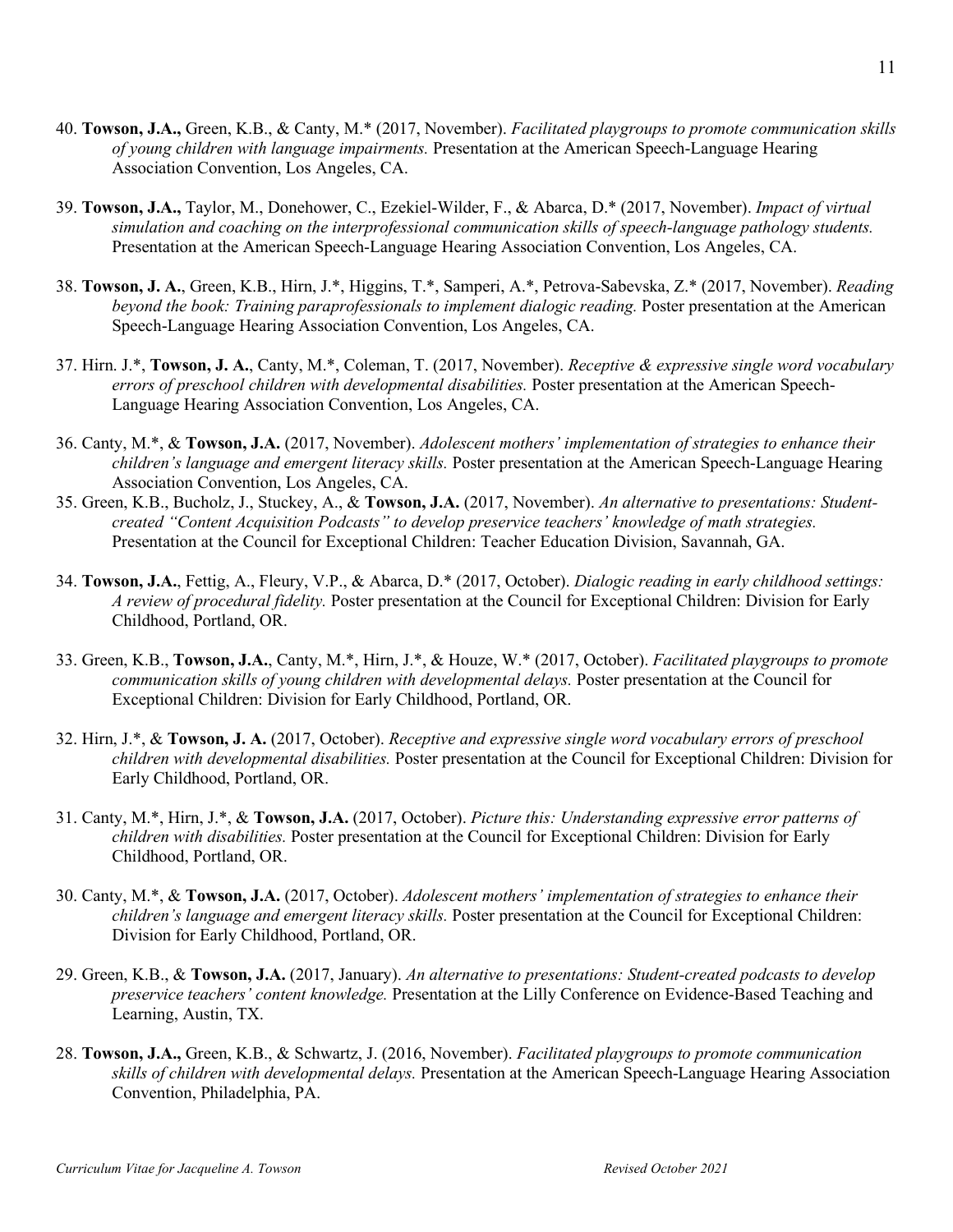- 27. **Towson, J.A.,** Taylor, M.\*, Donehower, C.\*, Tucker, J., Zraick, R.I., Pabian, P., & Knox, D. (2016, November). *Impact of virtual simulation on the interprofessional communication skills of speech-language pathology students.* Poster presentation at the American Speech-Language Hearing Association Convention, Philadelphia, PA.
- 26. **Towson, J.A.,** Fleury, V., Fettig, A., & Shaw, M.\* (2016, November). *Dialogic reading in early childhood settings: A review of literature and directions for the future.* Poster presentation at the American Speech-Language Hearing Association Convention, Philadelphia, PA.
- 25. **Towson, J.A.,** Floyd, T., & Shaw, M.\* (2016, November). *Teaching to their needs: Effects of differentiated instruction in an undergraduate CSD classroom.* Poster presentation at the American Speech-Language Hearing Association Convention, Philadelphia, PA.
- 24. Canty, M.\*, Hirn, J.\*, **Towson, J.A.,** & Floyd, T. (2016, November). *Picture this: Understanding the expressive vocabulary error patterns of children with developmental disabilities.* Poster presentation at the American Speech-Language Hearing Association Convention, Philadelphia, PA.
- 23. Green, K.B., **Towson, J.A.,** Schwartz, J., Canty, M.\*, & Hirn, J.\* (2016, October). *Facilitated playgroups to promote communication skills of children with developmental delays.* Poster presentation at the Council for Exceptional Children: Division for Early Childhood, Louisville, KY.
- 22. **Towson, J.A.,** & Green, K.B. (2016, October). *#noonetoldmethis: A guide to surviving, and thriving, your first year of academia.* Presentation at the Council for Exceptional Children: Division for Early Childhood, Louisville, KY.
- 21. Donehower, C.\*, Ezekiel-Wilder, F.\*, & **Towson, J.A.** (2016, October). *Designing meaningful teacher induction experiences for early childhood educators.* Poster presentation at the Council for Exceptional Children: Division for Early Childhood, Louisville, KY.
- 20. **Towson, J.A.,** Gallagher, P.A., & Green, K.B. (2016, February). *Dialogic reading: Language and preliteracy outcomes for young children with disabilities.* Poster presentation at the Conference on Research Innovations in Early Intervention, San Diego, CA.
- 19. **Towson, J.A., &** Gallagher, P.A. (2015, November). *Dialogic reading: Language and preliteracy outcomes for young children with disabilities.* Technical research presentation at the American Speech-Language Hearing Association Convention, Denver, CO.
- 18. **Towson, J.A.,** Gallagher, P.A., & Green, K.B. (2015, November). *Dialogic reading with young children with disabilities: Implications for personnel preparation.* Poster presentation at the Council for Exceptional Children: Teacher Education Division, Tempe, AZ.
- 17. **Towson, J.A.,** Gallagher, P.A., Green, K.B., Jones, B., Fanoe, L., Naporano, C., & Jones, V. (2015, October). *Dialogic reading: Language and preliteracy outcomes for young children with disabilities.* Poster presentation at the Council for Exceptional Children: Division for Early Childhood, Atlanta, GA.
- 16. Floyd, T., **Towson, J.A.**, Terry, N.P., & Bingham, G.E. (2015, April). *Classroom Assessment Scoring System in diverse settings: Confirmatory Factor Analysis.* Poster presentation at the National Council on Measurement in Education Annual Meeting, Chicago, IL.
- 15. Floyd, T., **Towson, J.A.**, Bingham, G.E., & Terry, N.P. (2015, April). *PreK teachers' language practices: Examining the effects on student language and pre-literacy skills.* Poster presentation at the American Educational Research Association Annual Meeting, Chicago, IL.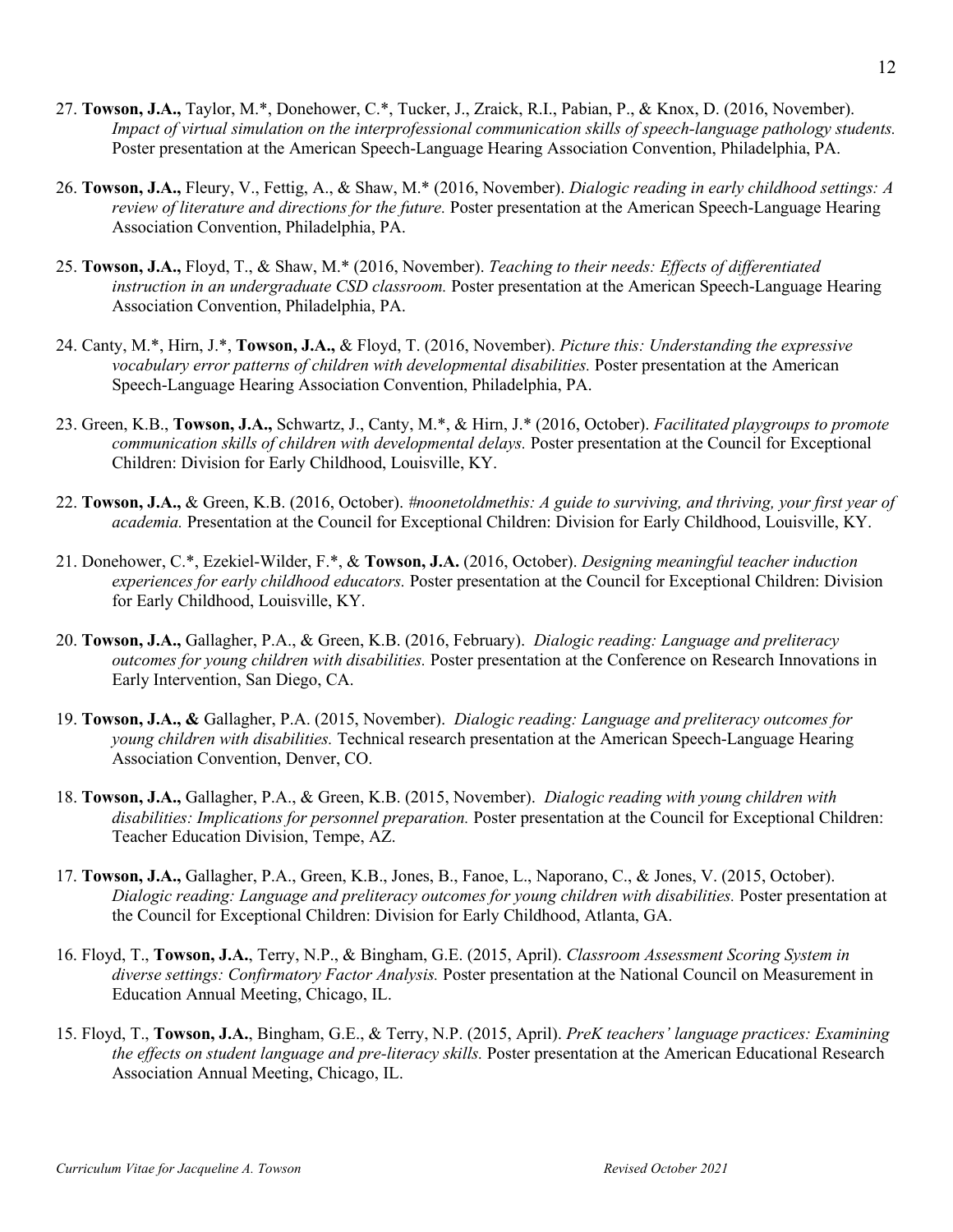- 14. **Towson, J.A**., Floyd, T., Bingham, G.E., & Terry, N.P. (2014, November). *Providing high quality language modeling: Instructional support construct of the classroom assessment scoring system*. Poster presentation at the American Speech-Language Hearing Association Convention, Orlando, FL.
- 13. Green, K.B., **Towson, J.A.**, & Gallagher, P.A. (2014, November). *Infusing special education into early childhood education pre-service instruction: Teacher beliefs and practices.* Poster presentation at the Council for Exceptional Children: Teacher Education Division, Indianapolis, IN.
- 12. Gallagher, P.A., Peters, B., & **Towson, J.A.** (2014, November). *Early identification and connection to services among low income, low literate urban parents of young children.* Poster presentation at the Council for Exceptional Children: Teacher Education Division, Indianapolis, IN.
- 11. **Towson, J.A.,** Bingham, G.E., & Floyd, T. (2014, October). *PreK teachers' language practices: Effects on student language & pre-literacy skills.* Poster presentation at the Council for Exceptional Children: Division for Early Childhood, St. Louis, MO.
- 10. Green, K.B., Gallagher, P.A., & **Towson, J.A.** (2014, October). *Integration of math and literature on numeracy skills of children with disabilities.* Poster presentation at the Council for Exceptional Children: Division for Early Childhood, St. Louis, MO.
- 9. **Towson, J.A.,** Marencin, N., Floyd, T., Terry, N.P., & Washington, J.A. (2014, June). *Evaluating the predictive validity of the DELV-ST: An examination with preschoolers who varied in their language use and dialect.*  Symposium on Research in Child Language Disorders, Madison, WI.
- 8. Green, K. B., Gallagher, P. A., & **Towson, J. A.** (2014, February). *The effects of the integration of mathematics within children's literature on early numeracy skills of young children with disabilities.* Conference on Research Innovations in Early Intervention, San Diego, CA.
- 7. **Towson, J.A.,** & Gallagher, P.A. (2013, November). *Dialogic reading training with diverse populations: Language outcomes for three-year olds in Head Start.* Poster presentation at the American Speech-Language Hearing Association Convention, Chicago, IL.
- 6. **Towson, J.A.**, Floyd, T., Stuckey, A., Bingham, G.E., & Terry, N.P. (2013, November). *Teacher fidelity of the read right from the start program: Implications on language and literacy outcomes.* Poster presentation at the American Speech-Language Hearing Association Convention, Chicago, IL.
- 5. **Towson, J.A.** (2013, November). *Reading to preschoolers with language impairments: Significant factors for teachers.*  Poster presentation at the Council for Exceptional Children: Teacher Education Division, Ft. Lauderdale, FL.
- 4. Green, K. B., Gallagher, P. A., & **Towson, J.A.** (2013, November). *Mathematics intervention for preschoolers with disabilities: Implications for personnel preparation.* Presented at the Council for Exceptional Children: Teacher Education Division, Fort Lauderdale, FL.
- 3. **Towson, J.A.,** Gallagher, P.A., & Green, K.B. (2013, October). *Training Head Start Parents in dialogic reading to improve outcomes for children*. Poster presentation at the Council for Exceptional Children: Division for Early Childhood, San Francisco, CA.
- 2. **Towson, J.A.,** & Gallagher, P.A. (2013, April). *Training Head Start Parents in dialogic reading to improve outcomes for children.* Presentation for Break the Cycle of Environmental Health Disparities in Vulnerable Children Conference, Atlanta, GA.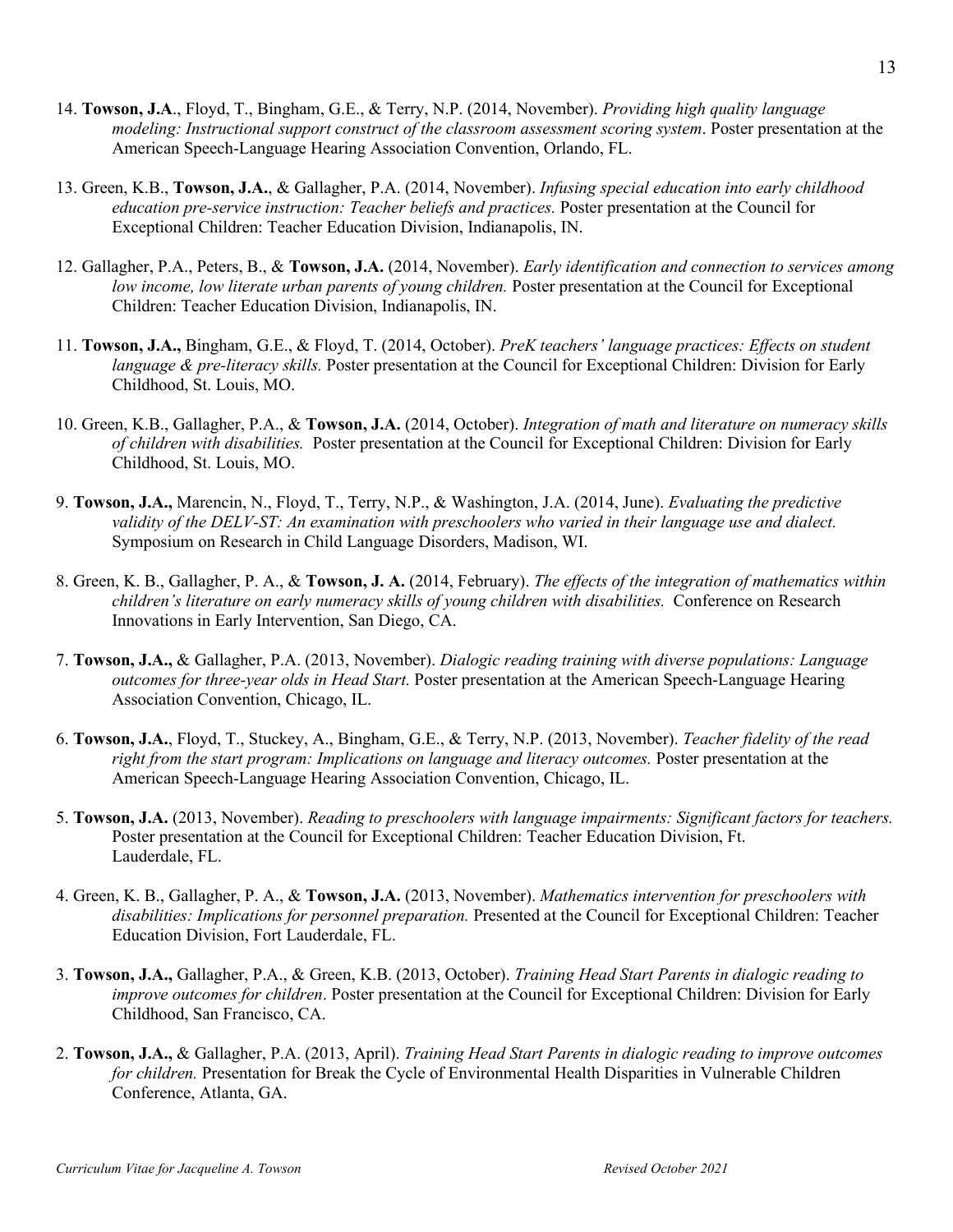1. Chapman, S.B., **Prince, J.A.,** & Highley, A.P. (1997, November). *Discourse in Fluent Aphasia and Alzheimer's Dementia: Clinical Applications.* Presentation for the American Speech-Language Hearing Association Convention, Boston, MA.

#### State/Regional

- 22. **Towson, J.A**., & Macy, M. (2021, October). *Cordory, Oonga Boonga, Rabbits and Raindrops…Oh my! Early language and literacy skill development in young children.* Presentation at the Florida Association for the Education of Young Children Conference, Virtual.
- 21. Hirn. J.\*, **Towson, J.A.**, & Green, K.B. (2019, April). *Analysis of preschool children's responses and initiations during dialogic book reading.* Poster presentation at the University of Central Florida Showcase of Graduate Research, Orlando, FL.
- 20. **Towson, J.A.**, Macy, M., Jurie, C., & Sutherland, L. (2019, March). *Language, literacy, and learning (L3): Unlocking the potential of Central Florida's young children through key skill development in the early years through community partnerships.* Panel presentation at the University of Central Florida Public Administration Research Conference, Orlando, FL.
- 19. Hirn, J.\*, **Towson, J. A.,** McConnell, D., & Coleman, T. (2018, July). *Receptive and expressive single word vocabulary errors of preschool children with developmental disabilities.* Poster presentation at the Florida Association of Speech-Language Pathologists & Audiologists, Naples, FL.
- 18. Taylor, M.\*, & **Towson, J.A.** (2018, May). *The impact of virtual simulation on the interprofessional communication skills of speech-language pathology student.* Presentation at the TeachLivE Conference, Orlando, FL.
- 17. Hirn, J.\*, **Towson, J.A.**, McConnell, D., & Coleman, T. (2018, April). *Receptive and expressive single word vocabulary errors of preschool children with developmental disabilities.* Poster presentation at the University of Central Florida Graduate Research Forum, Orlando, FL.
- 16. Abarca, D.\*, & **Towson, J.A.** (2018, April). *Dialogic reading with adolescent mothers and their children.* Poster presentation at the University of Central Florida Showcase of Undergraduate Research, Orlando, FL.
- 15. Burruano, A.\*, Gartenberg, E.\*, & **Towson, J.A.** (2018, April). *Looking beyond the book: Variance in paraprofessionals reading engagement.* Poster presentation at the University of Central Florida Showcase of Undergraduate Research, Orlando, FL.
- 14. Riegler, M.\*, Perez-Soto, L.\*, & **Towson, J.A.** (2018, April*). Using playgroups to support young children with language impairments: A systematic literature review.* Poster presentation at the University of Central Florida Showcase of Undergraduate Research, Orlando, FL.
- 13. Trincado, V.\*, Wolfkill, R.\*, Charbonneau, S.\*, & **Towson, J.A.** (2018, April). *EPIIC: Facilitated playgroups to promote engagement.* Poster presentation at the presentation at the University of Central Florida Showcase of Undergraduate Research, Orlando, FL.
- 12. Abarca, D.\*, & **Towson, J.A.** (2018, April). *Dialogic reading with adolescent mothers and their children.*  Presentation at the University of Central Florida Literacy Symposium, Orlando, FL.
- 11. Green, K. B., Houze, W.\*, Hirn, J.\*, **Towson, J.A.,** & Canty, M.\* (2017, February). *Parent-Child Playgroups to Promote Communication Skills of Young Children with Speech Delays.* Student Poster. Georgia Speech-Language and Hearing Association, Athens, GA.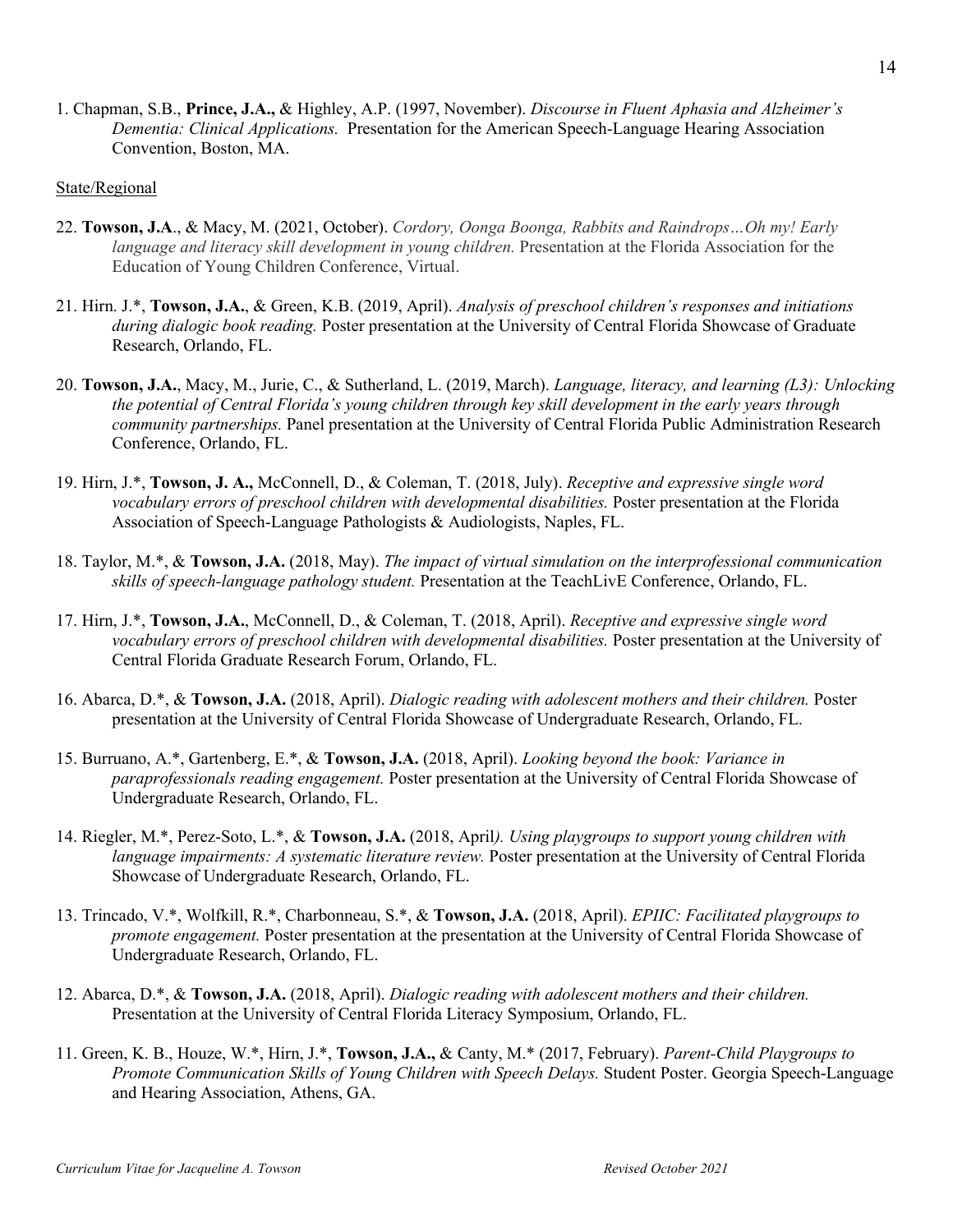- 10. Hirn, J.\*, & **Towson, J.A.** (2017, April). *Receptive and expressive single word vocabulary errors of preschool children with developmental disabilities.* Poster presentation at the University of Central Florida Showcase of Undergraduate Research, Orlando, FL.
- 9. Canty, M.\*, Hirn, J.\*, & **Towson, J.A.** (2016, April). *Picture this: Using picture naming vocabulary tests to understand the errors of children with expressive language impairments.* Poster presentation at the University of Central Florida Showcase of Undergraduate Research, Orlando, FL.
- 8. **Towson, J.A.,** & Gallagher, P.A. (2013, October). *Training Head Start parents in dialogic reading to improve outcomes for children.* Presentation for the Georgia Association for the Education of Young Children, Duluth, GA.
- 7. **Towson, J.A.,** & Gallagher, P.A. (2013, October). *Training preschool parents and classroom teachers in interactive reading to improve outcomes for children.* Presentation for the Georgia Association for the Education of Young Children, Duluth, GA.
- 6. Floyd, T. C.**, Towson, J.A.,** Bingham, G.E., & Terry, N.P. (2013, October). *Teachers language practices: Examining the association across measures and the effect on student literacy.* Presentation at the Georgia Educational Research Association, Savannah, GA.
- 5. **Towson, J.A.** (2013, April). *Training Head Start parents in dialogic reading to improve outcomes for children.*  Presentation for Language and Literacy Day at Georgia State University, Atlanta, GA.
- 4. **Towson, J.A.** (2013, February). *Dialogic shared-reading training to improve language and literacy outcomes for children.* Poster presentation at the Georgia State University College of Education Doctoral Student Association Conference, Atlanta, GA.
- 3. Green, K. B., & **Towson, J**.**A.** (2012, December). *Choice making as a secondary tiered intervention for very young children.* Invited Presentation at the Georgia PBIS Conference, Atlanta, GA.
- 2. **Towson, J**.**A.,** & Gallagher, P.A. (2012, October). *Setting up a preschool classroom to provide support for children with varying learning styles and disabilities.* Presentation for the Georgia Association for the Education of Young Children, Duluth, GA.
- 1. Green, K. B., & **Towson, J**.**A.** (2012, October). *Integrating mathematics within children's literature.* Presentation for the Georgia Association for the Education of Young Children, Duluth, GA.

#### **RESEARCH DEVELOPMENT**

| 2019          | NIH Regional Seminar on Program Funding and Grants Administration<br>Baltimore, Maryland                                                                  |
|---------------|-----------------------------------------------------------------------------------------------------------------------------------------------------------|
| 2018          | Scholarship of Teaching & Learning Day (Participant), Faculty Center for Teaching & Learning<br>University of Central Florida                             |
| 2017          | Scholarship of Teaching & Learning Faculty Development Cohort (Participant), Faculty Center<br>for Teaching $&$ Learning<br>University of Central Florida |
| $2016 - 2017$ | Mentoring Academic-Research Careers (MARC) Program Mentee<br>American Speech-Language Hearing Association                                                 |
| 2016          | Career Transitions Mentoring Community, UCF Center for Success of Women Faculty                                                                           |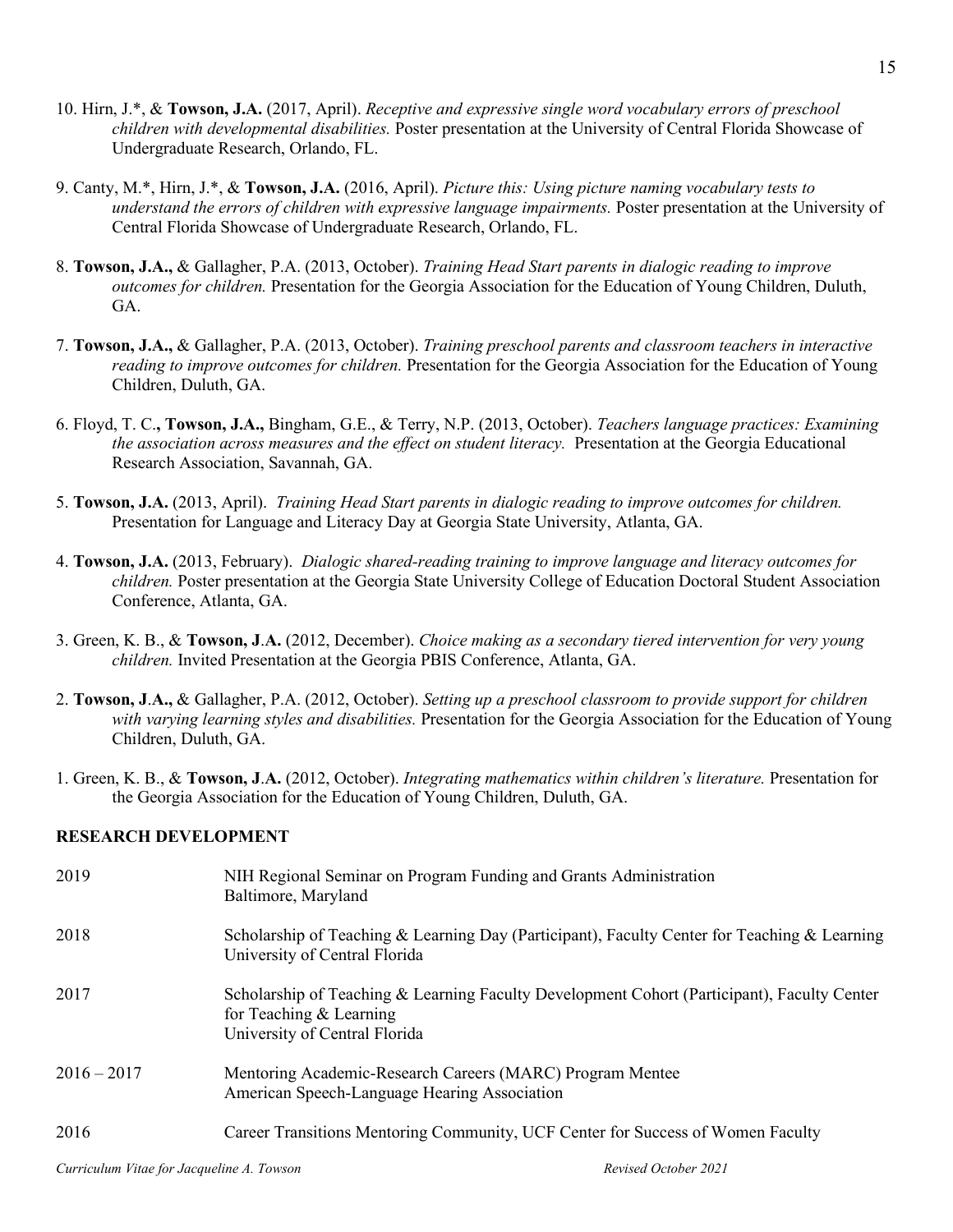| 2016 | Research Faculty Fellow; College of Health & Public Affairs<br>University of Central Florida              |
|------|-----------------------------------------------------------------------------------------------------------|
| 2016 | SoTL Award Workshop; Faculty Center for Teaching and Learning<br>University of Central Florida            |
| 2016 | Designing a Research Study; Faculty Center for Teaching and Leaning<br>University of Central Florida      |
| 2016 | Generating a Research Question; Faculty Center for Teaching and Leaning<br>University of Central Florida  |
| 2016 | Strategic Grant Development Writing Workshop; Institute for Strategic Funding Development;<br>Orlando, FL |

# **UNIVERSITY TEACHING AND SUPERVISION**

## **TEACHING University of Central Florida**

### **Undergraduate**

| LIN 3713         | Language Science               |
|------------------|--------------------------------|
| LIN 3716         | Language Development           |
| SPA 4912         | Research                       |
| <b>SPA 4903H</b> | Honors Directed Reading I      |
| <b>SPA 4904H</b> | Honors Directed Reading II     |
| <b>SPA 4970H</b> | Honors Undergraduate Thesis    |
| <b>SPA 4971H</b> | Honors Undergraduate Thesis II |
|                  |                                |

## **Graduate**

| SPA 6541         | Assessment of Language Disorders in Children and Adolescents |
|------------------|--------------------------------------------------------------|
| SPA 6496         | Language Disorders in Children and Adolescents               |
| SPA 6057         | Methods in School Speech-Language Pathology                  |
| SPA 6918         | Directed Research                                            |
| SPA 6971         | <b>Thesis</b>                                                |
| SPA 7980         | Dissertation                                                 |
| <b>SPA 6942L</b> | Foundations of Clinical Practice: Level III Application      |
|                  |                                                              |

## **Guest Lectures**

| SPA 6542  | Intervention for Language Disorders in Children and Adolescents |
|-----------|-----------------------------------------------------------------|
| LIN 3716L | Language Development Lab                                        |
| SPA 4870C | Capstone Course (Guest Lecture: Language Analysis)              |

# **Georgia State University**

## **Undergraduate**

| <b>EXC 4530</b> | Methods for Teaching PreKindergarten and Kindergarten Children with Disabilities (Hybrid Course) |
|-----------------|--------------------------------------------------------------------------------------------------|
| <b>EXC 4520</b> | Methods of Teaching Infants and Toddlers with Disabilities (Hybrid Course)                       |
| <b>EXC 4020</b> | Characteristics and Instructional Strategies for Students with Disabilities (Online Course)      |
| ECE 3662        | Practicum Supervision, Early Childhood Education Dual Certification Program                      |
|                 |                                                                                                  |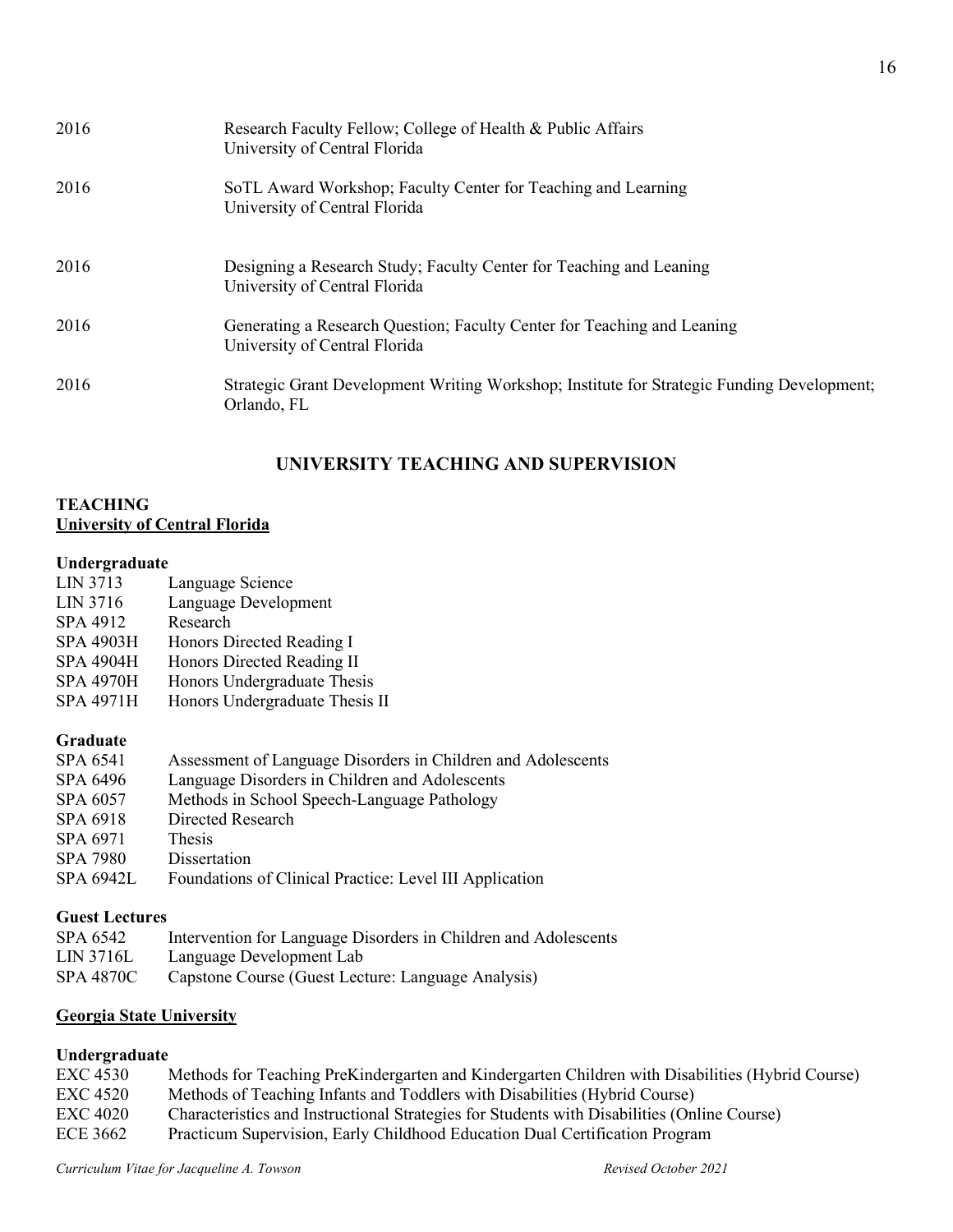- ECE 3600 Language & Literacy: Differentiating Instruction
- ECE 3255 Diversity: Special Education Student in Inclusive Settings
- ECE 3661 Management: Management for Children with Disabilities
- ECE 3607 Mathematics: Modifications for Children with Disabilities
- ECE 3601 Language Arts: Differentiating Language Centers
- ECE 3662 Management: Special Education Students in Inclusive Settings
- ECE 3663 Management: PBIS
- ECE 3605 Social Studies: Differentiating Instruction
- ECE 3360 Assessment: Accommodations and Modifications

### **Graduate**

| EXC 7010        | Language Development and Disabilities                                             |
|-----------------|-----------------------------------------------------------------------------------|
| <b>EXC 7000</b> | Collaboration with Parents and Professionals (Co-Taught as Intern /Hybrid Course) |
| <b>EXC 7939</b> | Practicum II: Early Childhood Special Education (Assisted Dr. Peggy Gallagher)    |

### **Guest Lectures**

| <b>EXC 4560</b> | Assessment for Students with Disabilities (IEP Dos and Don'ts)                                          |
|-----------------|---------------------------------------------------------------------------------------------------------|
| <b>EXC 7650</b> | Characteristics of Young Children with Disabilities (Administration and Scoring: Battelle Developmental |
|                 | (Inventory                                                                                              |
| <b>EXC 6580</b> | Instructional Methods for Behavioral-Learning Disabilities (Language: An Overview)                      |

## **ADVISING, MENTORING & SUPERVISION ACTIVITIES**

## **Doctoral Dissertation Committees**

**Chair**

Gorlin, R. (2020). *Educators' storybook reading practices, attitudes toward adopting dialogic reading, and child language status in an inclusive early learning environment.* Ph.D. Dissertation, University of Central Florida, College of Community Innovation and Education, School of Communication Sciences and Disorders Track.

## **Committee Member**

Mitchell, M. (2017). *Effects of collaboration between speech-language pathologists and third grade teachers on students' vocabulary outcomes.* Ph.D. Dissertation, University of Central Florida, College of Education and Human Performance, Department of Communication Sciences and Disorders Track.

## **Master's Thesis Committees**

## **Chair**

- Abarca, D.L. (2020). *Breaking the cycle of intergenerational literacy deficits: Describing linguistic interactions between adolescent mothers and their young children.* Master's Thesis, University of Central Florida, College of Health Professions and Sciences, School of Communication Sciences & Disorders.
- Hirn, J. (2019). *Partnering with paraprofessionals: Expanding preschool children's responses through dialogic reading*. Master's Thesis, University of Central Florida, College of Health Professions and Sciences, School of Communication Sciences & Disorders.

## **Committee Member**

- Nir, T. (2019). *The roles and responsibilities of speech-language pathologists in schools.* Master's Thesis, University of Central Florida, College of Health Professions and Sciences, School of Communication Sciences & Disorders.
- Svenning, A. (2018). *Significant others' perceptions of the emotional impact of stuttering on their life partner who stutters.* Master's Thesis, University of Central Florida, College of Health Professions and Sciences, School of Communication Sciences & Disorders.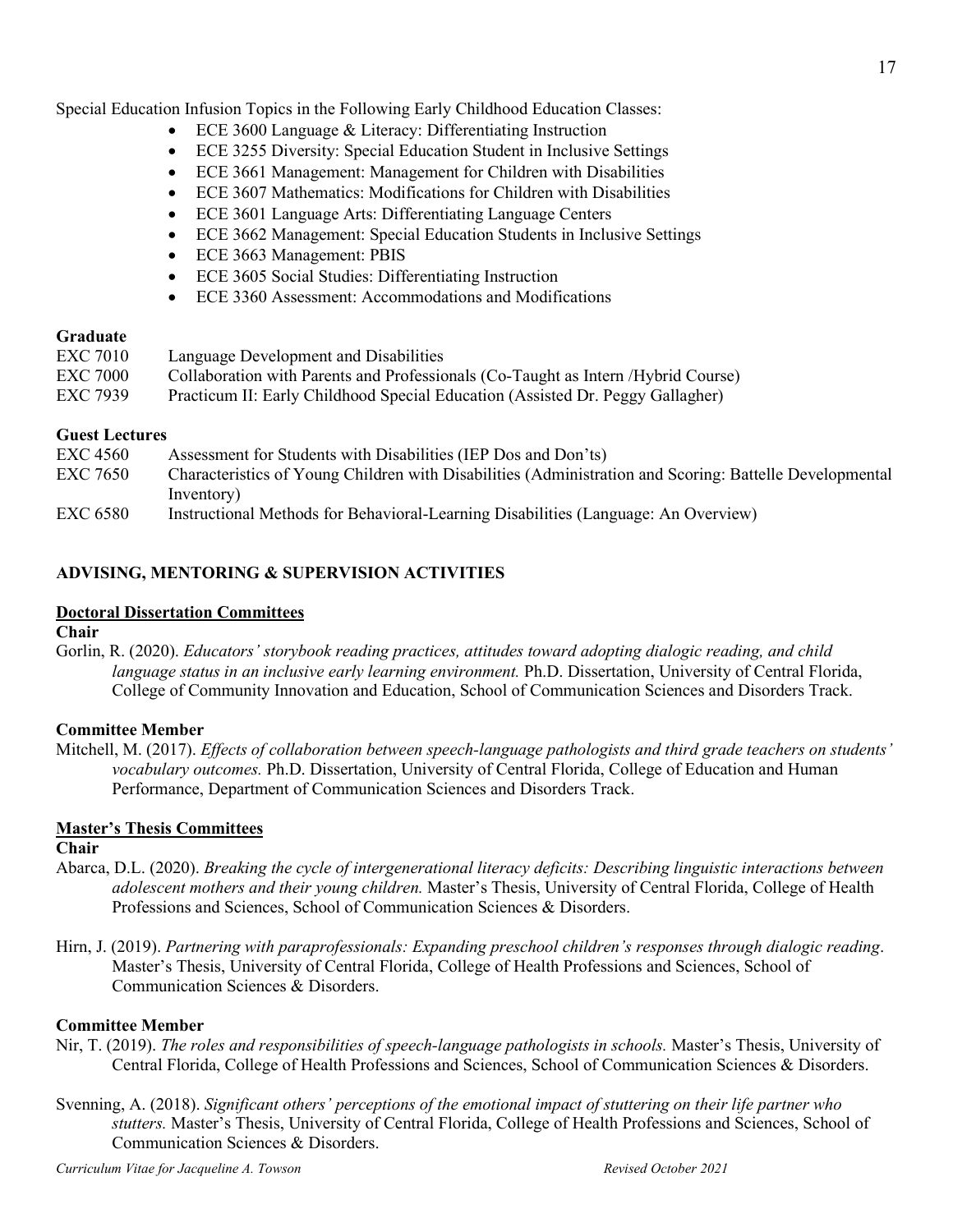#### **Undergraduate Thesis Committees**

#### **Chair**

- Anderson, G. (2021). *Using dialogic reading to facilitate intergenerational interactions in persons with aphasia: A feasibility study*. Honors in the Major Thesis, University of Central Florida, College of Health Professions and Sciences, School of Communication Sciences & Disorders.
- Irvine, A. (2018). *Paraprofessional-implemented dialogic reading and its impact on children with autism spectrum disorders.* Honors in the Major Thesis, University of Central Florida, College of Health Professions and Sciences, School of Communication Sciences & Disorders.
- Abarca, D.L. (2018). *Dialogic reading with adolescent mothers and their children.* Honors in the Major Thesis, University of Central Florida, College of Health and Public Affairs, Department of Communication Sciences & Disorders.
- Hirn, J. (2017). *Receptive and expressive single word vocabulary errors of preschool children with developmental disabilities.* Honors in the Major Thesis, University of Central Florida, College of Health and Public Affairs, Department of Communication Sciences & Disorders.
- Canty. M. (2016). *Adolescent mothers' knowledge and implementation of language and literacy strategies.* Honors in the Major Thesis, University of Central Florida, College of Health and Public Affairs, Department of Communication Sciences & Disorders.

#### **Committee Member**

- Patel, D. (2021). *The fighting journey of a premature baby: A systematic review of developmental and neurological complications of the premature baby.* Honors in the Major Thesis, University of Central Florida, College of Health Professions and Sciences, Department of Health Sciences.
- Simonet, K. (2019). *Development of a Spanish version of main concept analysis for analyzing disordered oral discourse.* Honors in the Major Thesis, University of Central Florida, College of Health Professions and Sciences, School of Communication Sciences & Disorders.
- Panzarino, R. (2019). *Impact of stuttering on communication attitude among adults who stutter and their life partner.*  Honors in the Major Thesis, University of Central Florida, College of Health Professions and Sciences, School of Communication Sciences & Disorders.

#### **Undergraduate Research Mentoring**

Supervision of volunteer undergraduate students enrolled in SPA 4912 in research activities.

Fall 2021 7 Students Summer 2021 5 Students Spring 2021 6 Students Fall 2020 5 Students Summer 2020 5 Students Spring 2020 5 Students<br>Fall 2019 6 Students 6 Students Summer 2019 5 Students Spring 2019 7 Students Fall 2018 7 Students Summer 2018 5 Students Spring 2018 11 Students Fall 2017 9 Students Summer 2017 9 Students Spring 2017 15 Students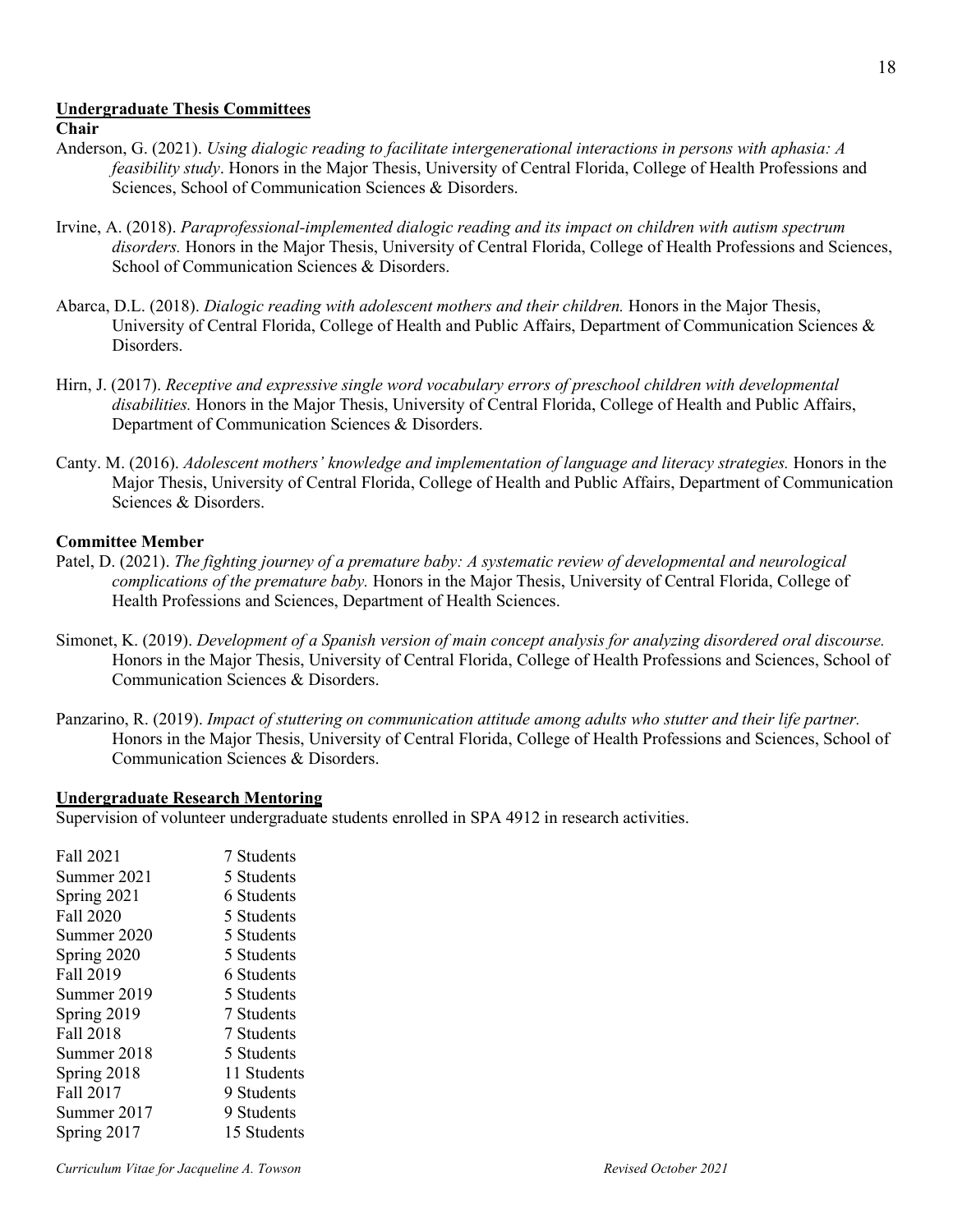| Fall 2016   | 9 Students |
|-------------|------------|
| Summer 2016 | 5 Students |
| Spring 2016 | 2 Students |

## **EXTERNAL WORKSHOPS**

| 2021    | United Cerebral Palsy (UCP) of Central Florida                           |
|---------|--------------------------------------------------------------------------|
|         | Inspire by Using Informational Text                                      |
| 2019    | United Cerebral Palsy (UCP) of Central Florida                           |
|         | Never Too Early, Never Too Late: Preschool Literacy and Laying The       |
|         | <b>Foundation for Informational Text</b>                                 |
| 2018    | United Cerebral Palsy (UCP) of Central Florida                           |
|         | Integrating Math and Children's Literature in Early Childhood Classrooms |
| 2017    | United Cerebral Palsy (UCP) of Central Florida                           |
|         | Data Collection in PreK and Below                                        |
|         | Encouraging Language Development in Young Children                       |
| 2016    | United Cerebral Palsy (UCP) of Central Florida                           |
|         | Facilitating Language & Communication in the Early Childhood Classroom   |
|         | Data Collection in a Play Environment                                    |
|         | Classroom Collaboration in Language                                      |
|         | <b>Explicit Teaching: Center Time</b>                                    |
| 2014-15 | Cherokee County School District Preschool Program:                       |
|         | <b>Behavior: Engineering the Classroom for Success</b>                   |
|         | Professional Communication and Etiquette                                 |
|         | Collaboration: Co-Teaching and Working with Families                     |
|         | Promoting Language Development in Preschoolers                           |
|         | Using Story Time Effectively                                             |

# **TEACHING DEVELOPMENT**

| 2020          | PD for PD Providers: Designing and Delivering Inclusive Virtual Professional Development.<br>(Participant), Inclusive Schooling |
|---------------|---------------------------------------------------------------------------------------------------------------------------------|
| 2020          | Summer Faculty Development Conference (Participant, FCTL Track), UCF Faculty Center for<br>Teaching and Learning                |
| 2020          | Teaching with Lecture Capture - Zoom Edition (TLC-z), UCF Center for Distributed Learning                                       |
| 2020          | IDL 6543 Interactive Distributed Learning, UCF Center for Distributed Learning                                                  |
| 2019          | Summer Faculty Development Conference (Participant, FCTL Track), UCF Faculty Center for<br>Teaching and Learning                |
| $2018 - 2019$ | Assistant Professor Development Program (Participant), UCF Faculty Excellence                                                   |
| 2018          | Summer Faculty Development Conference (Participant, FCTL Track), UCF Faculty Center for<br>Teaching and Learning                |
| 2018          | Winter Faculty Development Conference (Participant, Group 4), UCF Faculty Center for<br>Teaching and Learning                   |
| $2017 - 2018$ | Assistant Professor Development Program (Participant), UCF Faculty Excellence                                                   |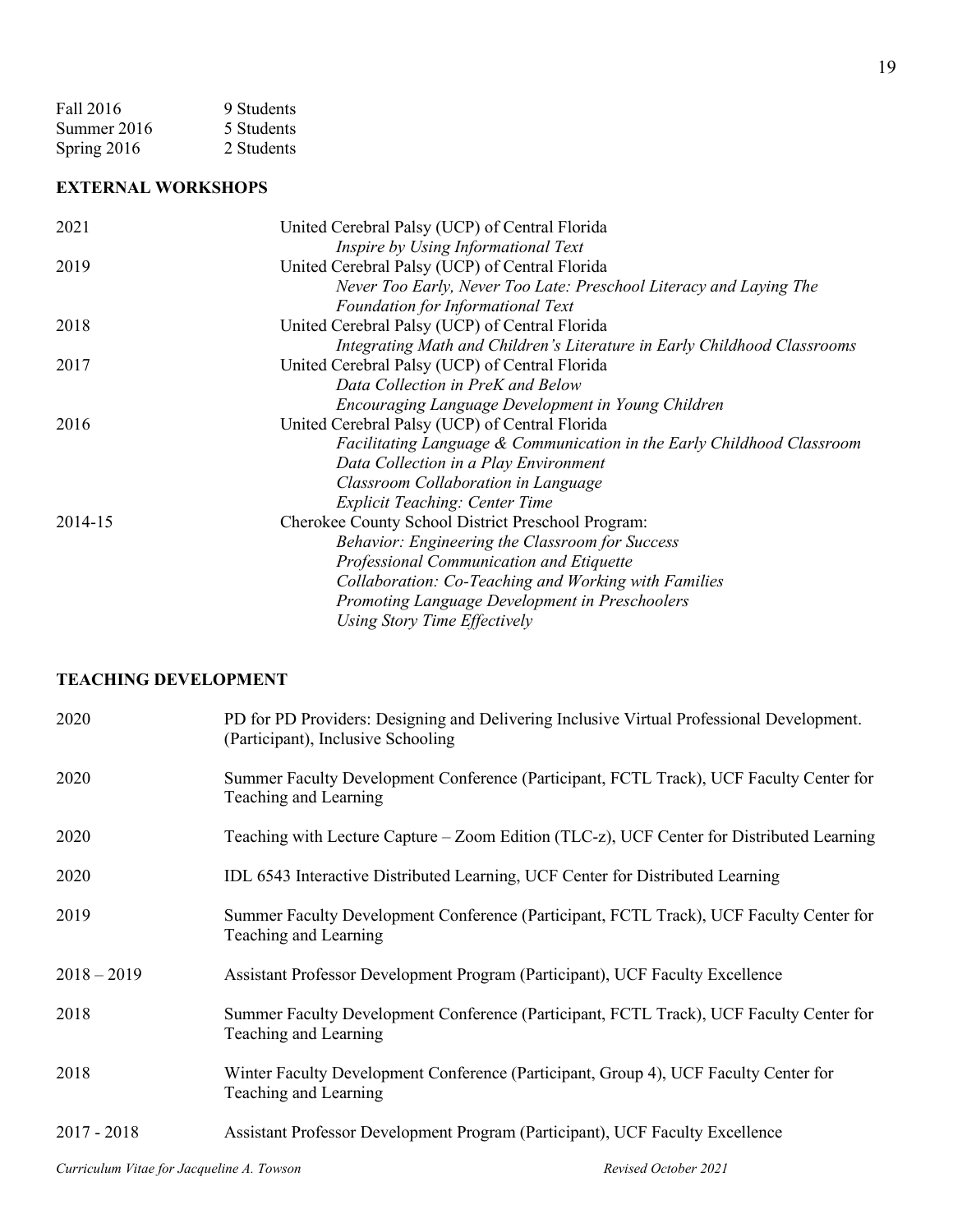| 2017          | Summer Faculty Development Conference (Participant, Multimedia Assignments Track), UCF<br>Faculty Center for Teaching and Learning |
|---------------|------------------------------------------------------------------------------------------------------------------------------------|
| 2017          | Winter Faculty Development Conference (Participant, Group 4), UCF Faculty Center for<br>Teaching and Learning                      |
| $2016 - 2017$ | Assistant Professor Development Program (Participant), UCF Faculty Excellence                                                      |
| 2016          | Summer Faculty Development Conference (Participant, Active Learning Track), UCF Faculty<br>Center for Teaching and Learning        |
| 2016          | Applying for UCF Excellence Awards (Participant), UCF Center for Success of Women Faculty                                          |
| $2015 - 2016$ | Assistant Professor Development Program (Participant), UCF Faculty Excellence                                                      |
| $2015 - 2016$ | Faculty Learning Community (Participant), UCF Faculty Center for Teaching and Learning                                             |
| 2015          | Introduction to Webcourses (Participant), UCF Center for Distributed Learning                                                      |

# **PROFESIONAL AND UNIVERSITY SERVICE**

## **PROFESSIONAL SERVICE**

| $2021 - 2022$      | Topic Chair, Language in Infants through Preschoolers Topic Committee, American<br>Speech-Language Hearing Association Convention Program Committee                                                                                               |
|--------------------|---------------------------------------------------------------------------------------------------------------------------------------------------------------------------------------------------------------------------------------------------|
| $2021 -$ Present   | <b>Advisory Board Member, Project Social Code, Georgia State University</b>                                                                                                                                                                       |
| $2020$ – Present   | Advisory Board Member, Project SPEECH, University of Central Florida                                                                                                                                                                              |
| Fall $2018 - 2021$ | <b>Conference Co-Chair, Council for Exceptional Children, Division for Early Childhood</b>                                                                                                                                                        |
| $2019 -$ Present   | <b>Mentor, DEC's Consortium for Innovations in Doctoral Excellence, Division for Early</b><br>Childhood                                                                                                                                           |
| 2020               | <b>Invited Professional Blog Post, Reading Beyond the Book: Incorporating Dialogic</b><br>Reading Strategies into your Storybook Reading, STEMIE Innovation for Inclusive Early<br>Education, UNC Frank Porter Graham Child Development Institute |
| 2019               | Reviewer, Graduate Student Scholarship, American Speech-Language Hearing<br>Foundation                                                                                                                                                            |
| $2018 - 2020$      | Invited Committee Member, Language in Infants through Preschoolers Topic<br>Committee, American Speech-Language Hearing Association Convention Program<br>Committee                                                                               |
| 2018 - Present     | University Giving Program Ambassador, American Speech-Language Hearing<br>Foundation                                                                                                                                                              |
| 2021               | <b>Ad-hoc Reviewer, Journal of Early Childhood Teacher Education</b>                                                                                                                                                                              |
| 2021               | <b>Ad-hoc Reviewer</b> , Exceptional Children                                                                                                                                                                                                     |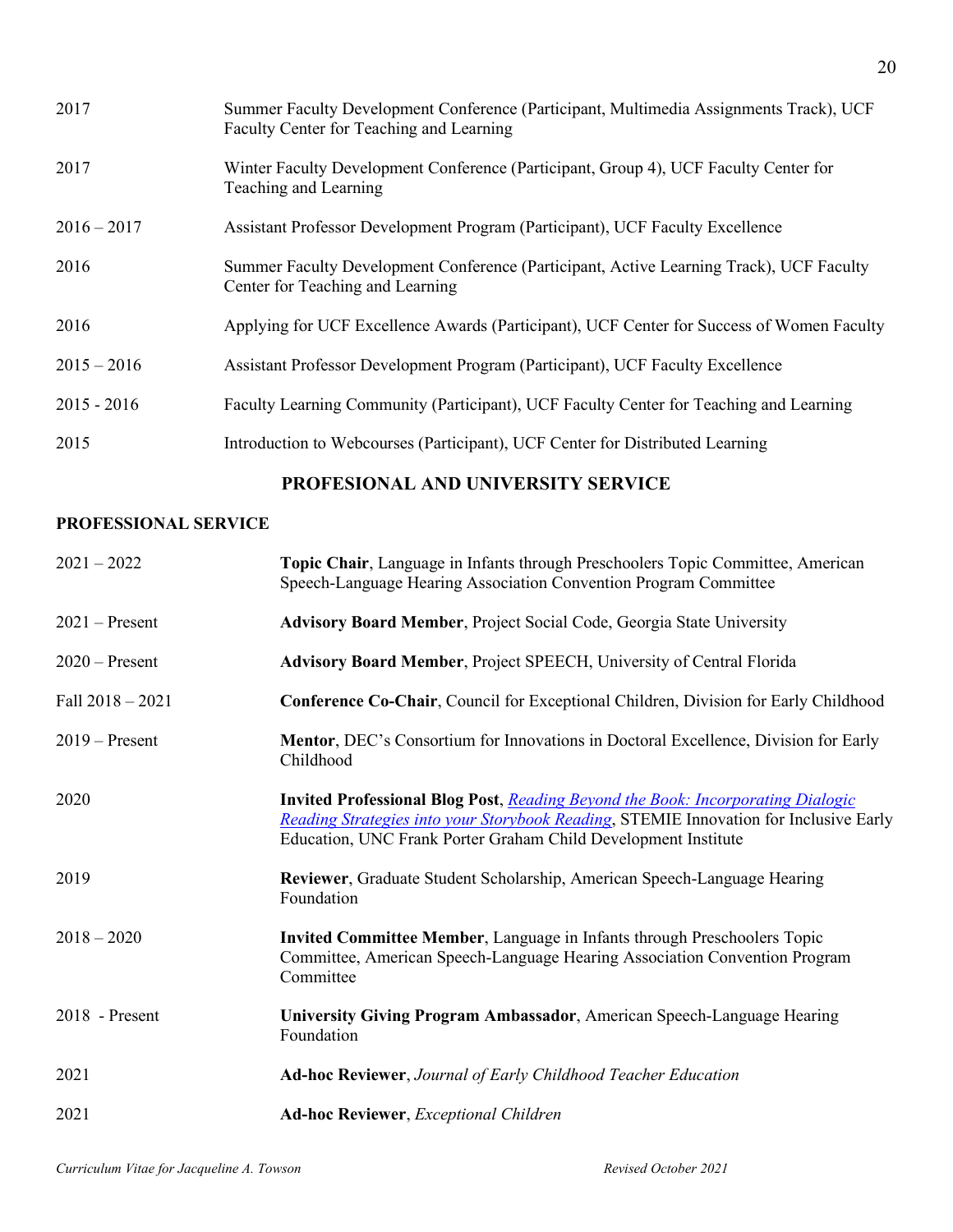| 2020                          | <b>Ad-hoc Reviewer, Curriculum Perspectives</b>                                                                                                             |
|-------------------------------|-------------------------------------------------------------------------------------------------------------------------------------------------------------|
| 2020 - Present                | Ad-hoc Reviewer, American Journal of Speech-Language Pathology                                                                                              |
| 2019                          | Ad-hoc Reviewer, Focus on Autism and Other Developmental Disabilities                                                                                       |
| 2019                          | Ad-hoc Reviewer, Child Language Teaching and Therapy                                                                                                        |
| 2019 - Present                | <b>Ad-hoc Reviewer, International Journal of Early Years Education</b>                                                                                      |
| $2018 -$ Present              | <b>Ad-hoc Reviewer, Journal of Early Intervention</b>                                                                                                       |
| 2018, 2019, 2021              | Coordinator, Back 2 School Summer Screener Event, University of Central Florida                                                                             |
| $2016$ – Present              | <b>Editorial Review Board Member, Topics in Early Childhood Special Education</b>                                                                           |
| 2018 - Present                | Ad-hoc Reviewer, Teaching and Learning in Communication Sciences & Disorders                                                                                |
| Fall 2017                     | Dissertation Reviewer, Faculty of Medicine, Department of Disability Studies,<br>University of Kelaniya-Sri Lanka                                           |
| Spring 2017                   | Conference Strand Co-Chair, Practice Strand, Council for Exceptional Children,<br>Division for Early Childhood                                              |
| Spring 2016                   | Subcommittee Co-Chair for New Members/First Time Attendees, Conference Planning<br>Committee Council for Exceptional Children, Division for Early Childhood |
| $2016$ – Present              | <b>Ad-hoc Reviewer, Early Childhood Research Quarterly</b>                                                                                                  |
| $2015 - 2016$                 | Ad-hoc Reviewer, Education and Treatment of Children                                                                                                        |
| $2015$ – Present              | <b>Ad-hoc Reviewer, Young Exceptional Children</b>                                                                                                          |
| Spring 2015, 16, 17           | <b>Reviewer</b> , Council for Exceptional Children, <i>Division for Early Childhood Conference</i>                                                          |
| Fall 2014-Fall 2015           | Subcommittee Co-Chair for Student Activities, Conference Planning Committee<br>Council for Exceptional Children, Division for Early Childhood               |
| Summer 2014                   | Reviewer, Council for Exceptional Children, Teacher Education Division Conference                                                                           |
| Spring 2014 – Fall 2015       | <b>Student Review Board, Young Exceptional Children</b>                                                                                                     |
| Fall 2013-Fall 2015           | Co-Leader Student Special Interest Group<br>Council for Exceptional Children, Division for Early Childhood                                                  |
| Fall 2013-Spring 2014         | Vice President, Doctoral Student Association<br>Georgia State University, Department of Educational Psychology and<br>Special Education                     |
| Spring $2013 -$ Spring $2014$ | <b>Student Reviewer, Topics in Early Childhood Special Education</b>                                                                                        |
| Spring 2013                   | <b>Student Reviewer, Journal of International Special Needs Education</b>                                                                                   |

21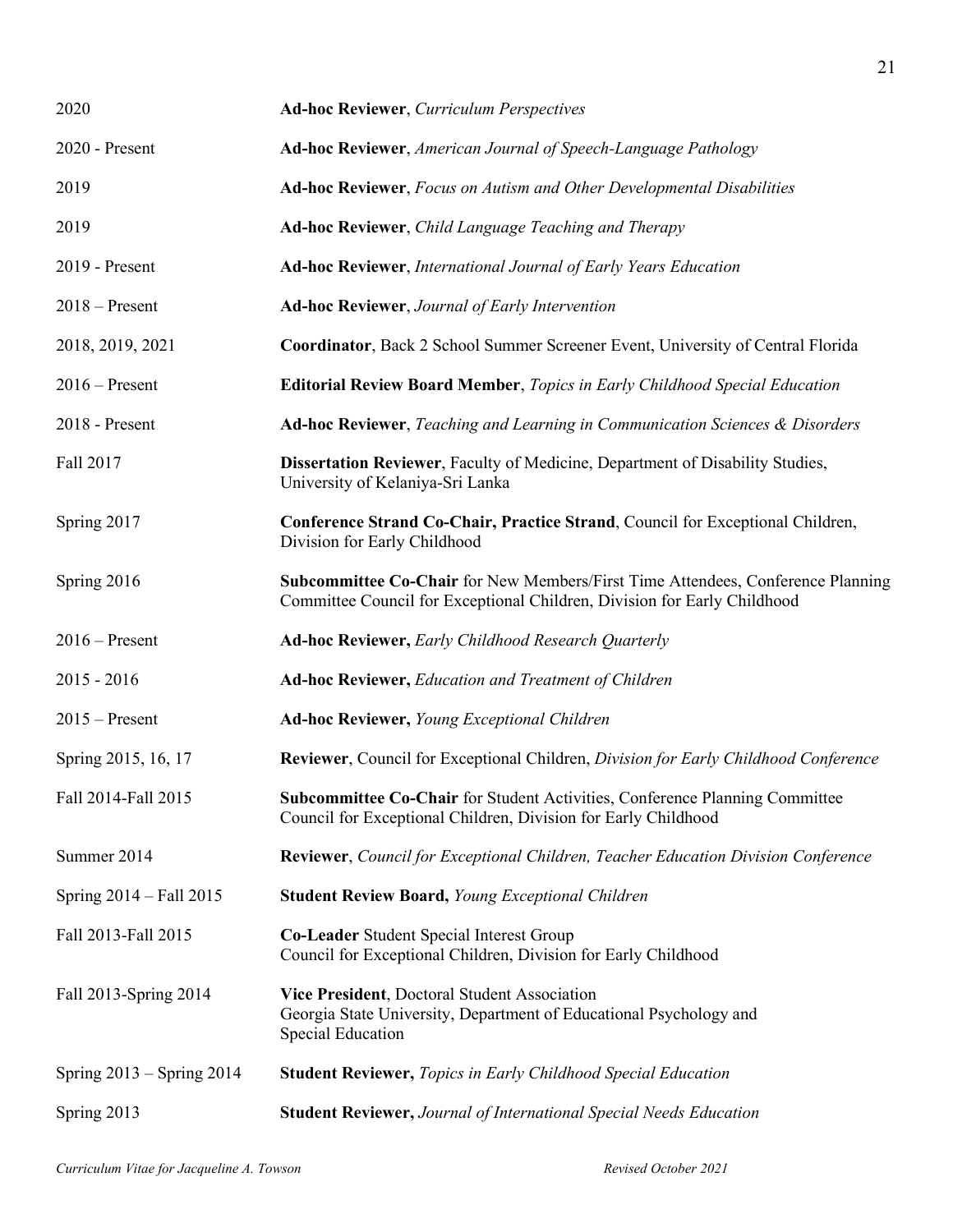| <b>UNIVERSITY SERVICE</b><br>University |                                                                                                                    |
|-----------------------------------------|--------------------------------------------------------------------------------------------------------------------|
| $2021 -$ Present                        | Graduate Council Appeals Committee, Member                                                                         |
| 2021                                    | Graduate Research Symposium, Faculty Judge                                                                         |
| $2019$ – Present                        | Early Childhood Development and Education Summer Conference, Co-Chair,                                             |
| $2016 - 2021$                           | Faculty Center for Teaching and Learning Advisory Board, Member                                                    |
| $2017 - 2018$                           | Faculty Center for Teaching and Learning Advisory Board, Chair                                                     |
| $2017 -$ Present                        | Undergraduate Research Council, Member                                                                             |
| Spring 2018                             | Strategic Use of Start-up Funds for Early Career Faculty, Panelist<br>UCF Office of Research and Commercialization |
| $2016 - 2021$                           | Showcase of Undergraduate Research Excellence, Faculty Judge                                                       |
| Spring 2016                             | Dissertation Forum: New Faculty Panelist<br>UCF Library and UCF College of Graduate Studies                        |
| College<br>$2021 -$ Present             | Faculty Council, Member<br>UCF College of Health Professions & Sciences                                            |
| 2021                                    | UCF SEED Grant, Faculty Reviewer<br>UCF College of Health Professions & Sciences                                   |
| $2019$ – Present                        | Graduate Council, Member<br>UCF College of Health Professions & Sciences                                           |
| $2019 - 2020$                           | Academic Strategic Planning Committee, Member<br>UCF College of Health Professions & Sciences                      |
| $2018 - 2019$                           | Undergraduate Council, Member<br>UCF College of Health Professions & Sciences                                      |
| $2018 - 2021$                           | Clinical Council, Member<br>UCF College of Health Professions & Sciences                                           |
| $2017 - 2018$                           | Research Council, Member<br>UCF College of Health & Public Affairs                                                 |
| $2016 - 2017$                           | Teaching Incentive Program (TIP) Award Committee, Member<br>UCF College of Health & Public Affairs                 |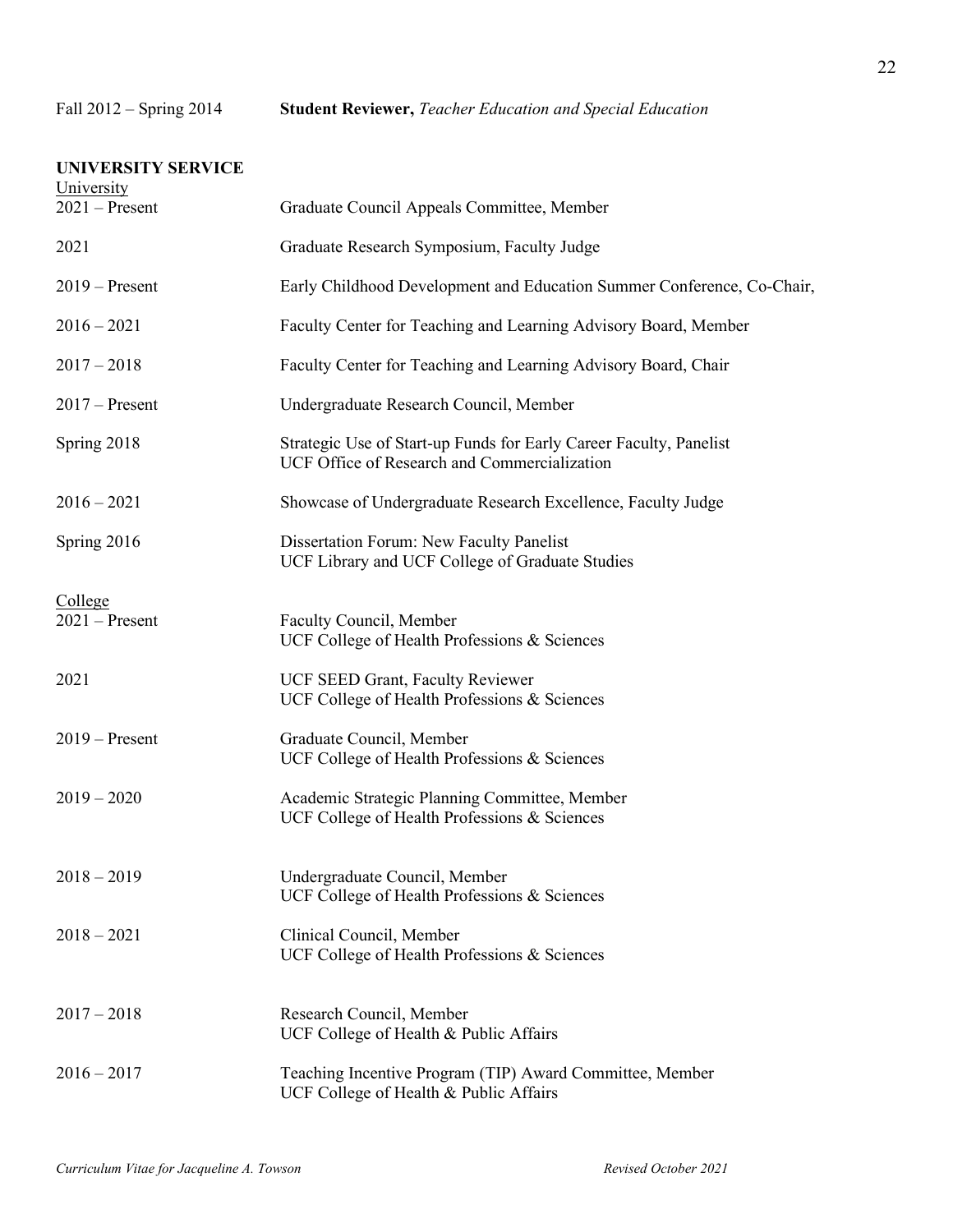| School/Department<br>$2021 - 2022$ | Director Search Committee, Member<br>UCF School of Communication Sciences and Disorders               |
|------------------------------------|-------------------------------------------------------------------------------------------------------|
| $2021 - 2022$                      | Faculty Search Committee, Chair<br>UCF School of Communication Sciences and Disorders                 |
| 2021                               | Promotion and Tenure Committee, Chair<br><b>UCF Department of Health Sciences</b>                     |
| $2020$ – Present                   | Graduate Program Committee, Chair<br>UCF School of Communication Sciences and Disorders               |
| $2019 -$ Present                   | Graduate Admissions Committee, Chair<br>UCF School of Communication Sciences and Disorders            |
| $2019 - 2021$                      | Academic Affairs Committee, Member<br>UCF School of Communication Sciences and Disorders              |
| $2020 - 2021$                      | Instructor/Lecturer Promotion Committee, Chair<br>UCF School of Communication Sciences and Disorders  |
| $2019 - 2020$                      | Graduate Program Committee, Member<br>UCF School of Communication Sciences and Disorders              |
| $2019 - 2020$                      | Faculty Search Committee, Chair<br>UCF School of Communication Sciences and Disorders                 |
| 2019                               | Instructor/Lecturer Promotion Committee, Member<br>UCF School of Communication Sciences and Disorders |
| $2018 - 2019$                      | Undergraduate Program Committee, Co-Chair<br>UCF School of Communication Sciences and Disorders       |
| Summer $-$ Fall 2019               | Faculty Search Committee, Member<br>UCF School of Communication Sciences and Disorders                |
| $2018 - 2019$                      | Faculty Search Committee, Chair<br><b>UCF School of Communication Sciences and Disorders</b>          |
| $2018 - 2019$                      | Faculty Search Committee, Member<br>UCF School of Communication Sciences and Disorders                |
| Summer $-$ Fall 2017               | Department Chair Search Committee, Member<br>UCF Department of Communication Sciences and Disorders   |
| Spring 2017                        | SPA 6805: Final Project Faculty Judge                                                                 |
| Fall 2016                          | SPA 6805: Final Project Faculty Judge                                                                 |
| 2016                               | Scholarship Committee, Member<br>UCF Department of Communication Sciences and Disorders               |